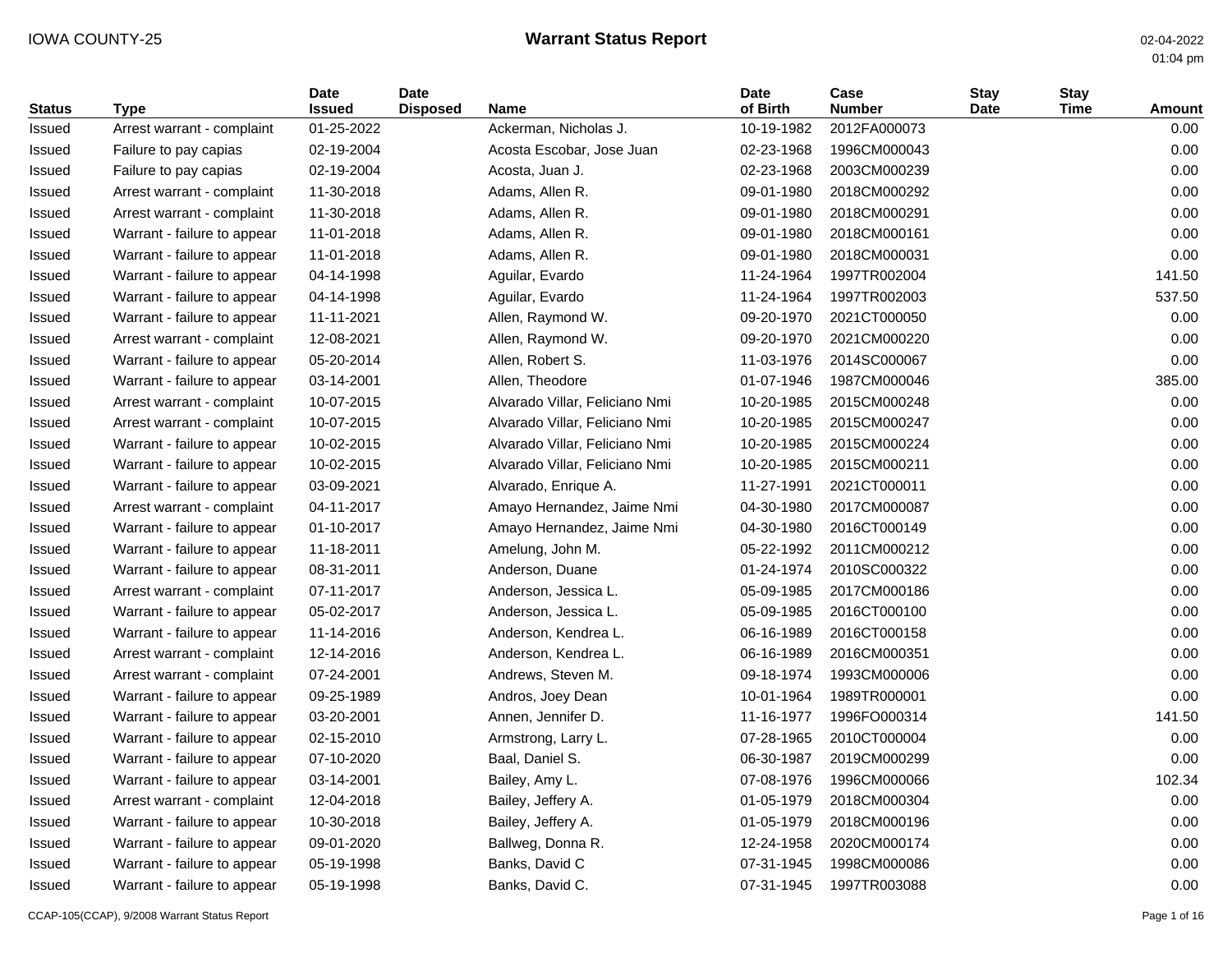| <b>Status</b> | <b>Type</b>                 | <b>Date</b><br><b>Issued</b> | <b>Date</b><br><b>Disposed</b> | <b>Name</b>               | <b>Date</b><br>of Birth | Case<br><b>Number</b> | <b>Stay</b><br>Date | <b>Stay</b><br><b>Time</b> | <b>Amount</b> |
|---------------|-----------------------------|------------------------------|--------------------------------|---------------------------|-------------------------|-----------------------|---------------------|----------------------------|---------------|
| Issued        | Warrant - failure to appear | 05-08-1998                   |                                | Banks, David C.           | 07-31-1945              | 1997TR003087          |                     |                            | 0.00          |
| Issued        | Arrest warrant - complaint  | 10-31-2019                   |                                | Barton, Robert J.         | 11-07-1975              | 2019CM000240          |                     |                            | 0.00          |
| Issued        | Warrant - failure to appear | 08-01-2017                   |                                | Bauer, Jennifer J.        | 11-05-1973              | 2017CM000113          |                     |                            | 0.00          |
| Issued        | Warrant - failure to appear | 08-25-2017                   |                                | Bell, Alan Arthur         | 06-18-1970              | 2007FA000022          |                     |                            | 0.00          |
| Issued        | Warrant - failure to appear | 06-28-2013                   |                                | Bello Gonzalez, Mauro Nmi | 09-22-1979              | 2013CT000040          |                     |                            | 0.00          |
| Issued        | Arrest warrant - complaint  | 08-08-2013                   |                                | Bello Gonzalez, Mauro Nmi | 09-22-1979              | 2013CM000213          |                     |                            | 0.00          |
| Issued        | Warrant - failure to appear | 09-28-2021                   |                                | Benedict, Tiffany A.      | 12-07-1995              | 2021CM000125          |                     |                            | 0.00          |
| Issued        | Warrant - failure to appear | 12-23-1998                   |                                | Bernard, Patricia A.      | 03-05-1961              | 1998TR001934          |                     |                            | 122.90        |
| Issued        | Warrant - failure to appear | 12-23-1998                   |                                | Bernard, Patricia A.      | 03-05-1961              | 1998TR001933          |                     |                            | 147.50        |
| Issued        | Warrant - failure to appear | 02-26-2018                   |                                | Black, Stevene Lee        | 09-16-1979              | 2018TR000487          |                     |                            | 0.00          |
| Issued        | Warrant - failure to appear | 02-26-2018                   |                                | Black, Stevene Lee        | 09-16-1979              | 2018TR000204          |                     |                            | 0.00          |
| Issued        | Arrest warrant - complaint  | 08-05-2004                   |                                | Blum, Jeffrey F.          | 02-21-1957              | 2004CM000240          |                     |                            | 0.00          |
| Issued        | Arrest warrant - complaint  | 06-02-2017                   |                                | Bonney, Alanah L.         | 10-10-1988              | 2017CM000127          |                     |                            | 0.00          |
| Issued        | Arrest warrant - complaint  | 07-21-2020                   |                                | Booker, Victor L.         | 11-14-1981              | 2020CM000155          |                     |                            | 0.00          |
| Issued        | Warrant - failure to appear | 06-23-2020                   |                                | Booker, Victor L.         | 11-14-1981              | 2019CT000010          |                     |                            | 0.00          |
| Issued        | Warrant - failure to appear | 06-23-2020                   |                                | Booker, Victor L.         | 11-14-1981              | 2019CM000250          |                     |                            | 0.00          |
| Issued        | Arrest warrant - complaint  | 11-30-2018                   |                                | Booth, Kalen M.           | 09-23-1990              | 2018CM000294          |                     |                            | 0.00          |
| Issued        | Arrest warrant - complaint  | 11-30-2018                   |                                | Booth, Kalen M.           | 09-23-1990              | 2018CM000293          |                     |                            | 0.00          |
| Issued        | Warrant - failure to appear | 07-24-2018                   |                                | Booth, Kalen M.           | 09-23-1990              | 2017CM000035          |                     |                            | 0.00          |
| Issued        | Warrant - failure to appear | 07-24-2018                   |                                | Booth, Kalen M.           | 09-23-1990              | 2016CM000337          |                     |                            | 0.00          |
| Issued        | Arrest warrant - complaint  | 09-23-2013                   |                                | Borg, Lukas Daniel        | 01-12-1974              | 2013CM000268          |                     |                            | 0.00          |
| Issued        | Warrant - failure to appear | 09-13-2013                   |                                | Borg, Lukas Daniel        | 01-12-1974              | 2003CM000347          |                     |                            | 0.00          |
| Issued        | Warrant - failure to appear | 11-29-2001                   |                                | Bosley, Kevin M           | 12-08-1964              | 2001TR001873          |                     |                            | 199.70        |
| Issued        | Arrest warrant - complaint  | 06-24-2019                   |                                | Bowden, Nicholas A.       | 10-17-1989              | 2019CF000095          |                     |                            | 0.00          |
| Issued        | Arrest warrant - complaint  | 06-24-2019                   |                                | Bowden, Nicholas A.       | 10-17-1989              | 2019CF000094          |                     |                            | 0.00          |
| Issued        | Warrant - failure to appear | 04-02-2019                   |                                | Bowden, Nicholas A.       | 10-17-1989              | 2016CF000207          |                     |                            | 0.00          |
| Issued        | Warrant - failure to appear | 04-02-2019                   |                                | Bowden, Nicholas A.       | 10-17-1989              | 2016CF000084          |                     |                            | 0.00          |
| Issued        | Arrest warrant - complaint  | 08-05-2020                   |                                | Bowens, Todd A.           | 11-16-1963              | 2020CM000187          |                     |                            | 0.00          |
| Issued        | Warrant - failure to appear | 07-28-2020                   |                                | Bowens, Todd A.           | 11-16-1963              | 2019CT000091          |                     |                            | 0.00          |
| Issued        | Capias                      | 03-23-1998                   |                                | <b>Brad's Protech</b>     |                         | 1997SC000477          |                     |                            | 0.00          |
| Issued        | Warrant - failure to appear | 12-06-2021                   |                                | Brazil, Therangelo D.     | 12-05-1993              | 2021CM000084          |                     |                            | 0.00          |
| Issued        | Arrest warrant - complaint  | 10-04-2021                   |                                | Bretall, Michael J.       | 04-28-1977              | 2015FA000091          |                     |                            | 0.00          |
| Issued        | Arrest warrant - complaint  | 08-17-2016                   |                                | Broge, Joshua C.          | 06-21-1988              | 2016CM000206          |                     |                            | 0.00          |
| Issued        | Arrest warrant - complaint  | 08-17-2016                   |                                | Broge, Joshua C.          | 06-21-1988              | 2016CM000205          |                     |                            | 0.00          |
| Issued        | Arrest warrant - complaint  | 08-17-2016                   |                                | Broge, Joshua C.          | 06-21-1988              | 2016CM000204          |                     |                            | 0.00          |
| Issued        | Arrest warrant - complaint  | 08-17-2016                   |                                | Broge, Joshua C.          | 06-21-1988              | 2016CM000203          |                     |                            | 0.00          |
| Issued        | Warrant - failure to appear | 07-19-2016                   |                                | Broge, Joshua C.          | 06-21-1988              | 2015CT000038          |                     |                            | 0.00          |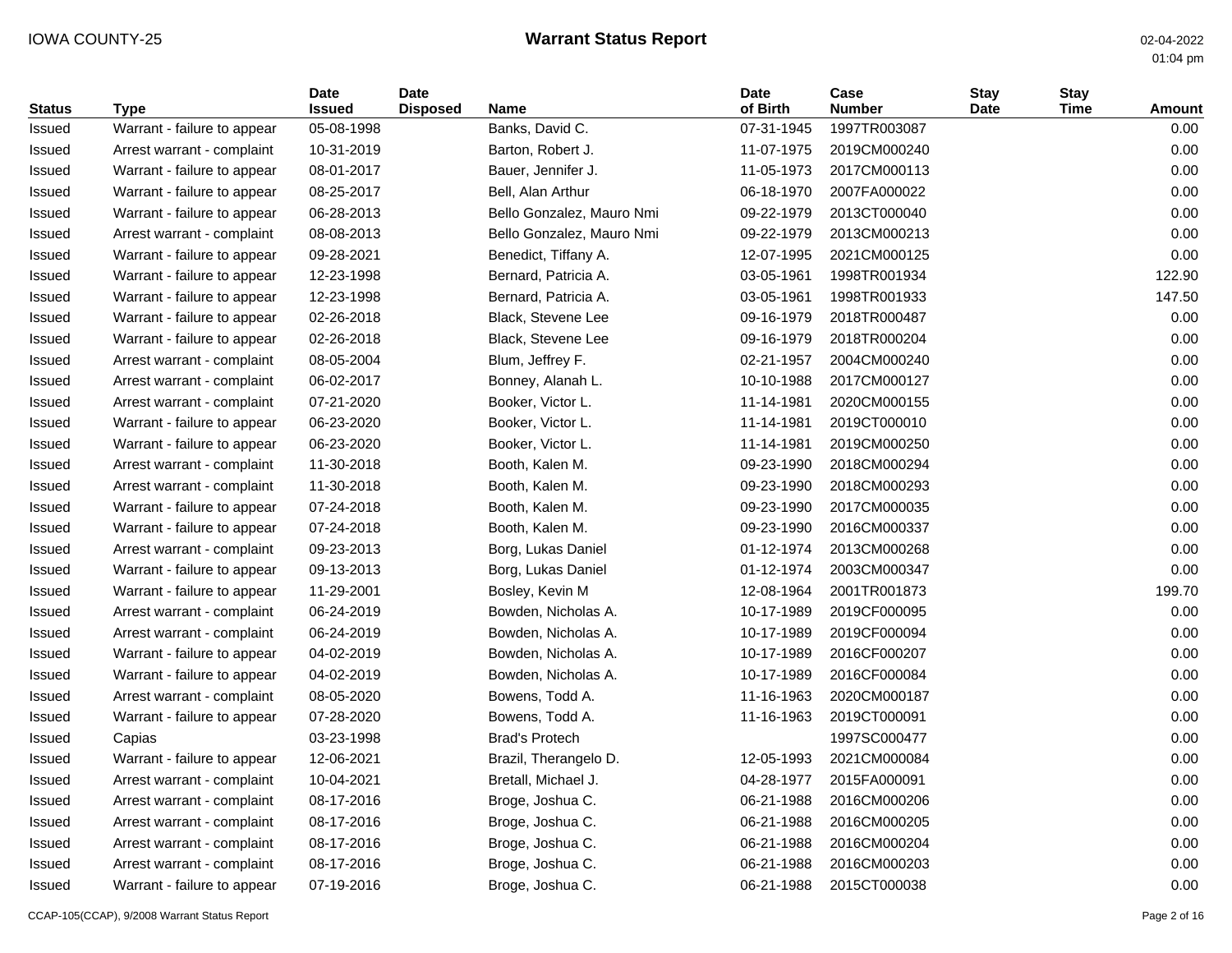| <b>Status</b> | <b>Type</b>                 | <b>Date</b><br><b>Issued</b> | <b>Date</b><br><b>Disposed</b> | <b>Name</b>                               | <b>Date</b><br>of Birth | Case<br><b>Number</b> | <b>Stay</b><br>Date | <b>Stay</b><br><b>Time</b> | <b>Amount</b> |
|---------------|-----------------------------|------------------------------|--------------------------------|-------------------------------------------|-------------------------|-----------------------|---------------------|----------------------------|---------------|
| Issued        | Warrant - failure to appear | 07-19-2016                   |                                | Broge, Joshua C.                          | 06-21-1988              | 2015CT000006          |                     |                            | 0.00          |
| Issued        | Warrant - failure to appear | 07-19-2016                   |                                | Broge, Joshua C.                          | 06-21-1988              | 2015CM000336          |                     |                            | 0.00          |
| Issued        | Warrant - failure to appear | 07-19-2016                   |                                | Broge, Joshua C.                          | 06-21-1988              | 2015CM000335          |                     |                            | 0.00          |
| Issued        | Warrant - failure to appear | 06-01-2001                   |                                | Brown, David M.                           | 01-26-1974              | 2000TR002909          |                     |                            | 125.90        |
| Issued        | Warrant - failure to appear | 04-16-2001                   |                                | Brown, David M.                           | 01-26-1974              | 2000TR002908          |                     |                            | 150.00        |
| Issued        | Arrest warrant - complaint  | 06-25-2018                   |                                | Brown, Nikki N.                           | 02-28-1973              | 2018CF000084          |                     |                            | 0.00          |
| Issued        | Warrant - failure to appear | 04-25-2017                   |                                | Brown, Nikki N.                           | 02-28-1973              | 2017CF000076          |                     |                            | 0.00          |
| Issued        | Arrest warrant - complaint  | 05-26-2021                   |                                | Brownlee, Amanda M.                       | 01-25-1984              | 2015FA000058          |                     |                            | 0.00          |
| Issued        | Warrant - failure to appear | 03-20-2001                   |                                | Bryant, Patricia A.                       | 04-12-1955              | 1995TR002456          |                     |                            | 141.50        |
| Issued        | Arrest warrant - complaint  | 01-09-2020                   |                                | Buck, Johnathan T.                        | 11-02-1993              | 2020CM000007          |                     |                            | 0.00          |
| Issued        | Warrant - failure to appear | 01-07-2020                   |                                | Buck, Johnathan T.                        | 11-02-1993              | 2019CM000215          |                     |                            | 0.00          |
| Issued        | Warrant - failure to appear | 01-07-2020                   |                                | Buck, Johnathan T.                        | 11-02-1993              | 2019CM000147          |                     |                            | 0.00          |
| Issued        | Warrant - failure to appear | 06-23-2004                   |                                | Bunbury, Michael Grant                    | 09-07-1962              | 2003TR003243          |                     |                            | 0.00          |
| Issued        | Warrant - failure to appear | 03-04-1997                   |                                | Buss, James D.                            | 01-25-1971              | 1996CM000098          |                     |                            | 0.00          |
| Issued        | Warrant - failure to appear | 11-18-2003                   |                                | Cairns, Monte A.                          | 10-26-1953              | 2003CM000255          |                     |                            | 0.00          |
| Issued        | Warrant - failure to appear | 08-13-2010                   |                                | Campbell, Tiffiny M.                      | 02-07-1972              | 2010CM000169          |                     |                            | 0.00          |
| Issued        | Arrest warrant - complaint  | 04-06-2015                   |                                | Campos, Cecilia Nmi                       | 08-03-1992              | 2015CF000056          |                     |                            | 0.00          |
| Issued        | Arrest warrant - complaint  | 01-25-2022                   |                                | Chabotte, Bartholomew L                   | 12-17-1965              | 2021FA000034          |                     |                            | 0.00          |
| Issued        | Warrant - failure to appear | 11-27-2001                   |                                | Chamberlain, Heather A                    | 12-15-1969              | 2001TR001953          |                     |                            | 150.50        |
| Issued        | Warrant - failure to appear | 03-29-2010                   |                                | <b>Charlie Sobieck or Bowlus Elevator</b> |                         | 2009SC000483          |                     |                            | 0.00          |
| Issued        | Arrest warrant - complaint  | 08-02-2010                   |                                | Chavez, Rogelio J.                        | 05-25-1971              | 2010CM000213          |                     |                            | 0.00          |
| Issued        | Warrant - failure to appear | 07-06-2010                   |                                | Chavez, Rogelio J.                        | 05-25-1971              | 2010CM000129          |                     |                            | 0.00          |
| Issued        | Warrant - failure to appear | 02-13-2004                   |                                | Choi, Andy                                | 08-10-1954              | 2003FO000464          |                     |                            | 181.00        |
| Issued        | Arrest warrant - complaint  | 12-13-2021                   |                                | Christian, Tylon                          |                         | 1996PA000012          |                     |                            | 0.00          |
| Issued        | Warrant - failure to appear | 11-05-2001                   |                                | Coleman, Eric T                           | 03-13-1963              | 2001FO000328          |                     |                            | 168.20        |
| Issued        | Warrant - failure to appear | 03-14-2000                   |                                | Collier, Kathleen T.                      | 04-22-1961              | 1999CM000231          |                     |                            | 0.00          |
| Issued        | Arrest warrant - complaint  | 12-01-2020                   |                                | Collins, Austin J.                        | 01-21-1999              | 2020CM000244          |                     |                            | 0.00          |
| Issued        | Warrant - failure to appear | 11-28-2017                   |                                | Combs, Cassandra M.                       | 03-16-1988              | 2017CM000277          |                     |                            | 0.00          |
| Issued        | Warrant - failure to appear | 01-28-2020                   |                                | Conner, Christopher M.                    | 11-12-1974              | 2010CF000035          |                     |                            | 0.00          |
| Issued        | Arrest warrant - complaint  | 10-17-1986                   |                                | Cook, Buddy L.                            | 09-26-1956              | 1986CM000161          |                     |                            | 0.00          |
| Issued        | Warrant - failure to appear | 01-25-2022                   |                                | Cooke, Zachary M.                         | 07-26-1988              | 2021CF000175          |                     |                            | 0.00          |
| Issued        | Arrest warrant - complaint  | 11-10-2010                   |                                | Cordova, Christian                        | 12-15-1980              | 2010CM000319          |                     |                            | 0.00          |
| Issued        | Warrant - failure to appear | 03-16-1999                   |                                | Cruse, Bart G                             | 07-01-1966              | 1999CM000005          |                     |                            | 114.48        |
| Issued        | Warrant - failure to appear | 11-22-2021                   |                                | Daniels, Kdeion N.                        | 02-13-2000              | 2021CM000198          |                     |                            | 0.00          |
| Issued        | Arrest warrant - complaint  | 12-08-2021                   |                                | Davis, Destiny B.                         | 02-11-1997              | 2021CM000219          |                     |                            | 0.00          |
| Issued        | Warrant - failure to appear | 11-23-2021                   |                                | Davis, Destiny B.                         | 02-11-1997              | 2021CM000177          |                     |                            | 0.00          |
| Issued        | Arrest warrant - complaint  | 11-10-2021                   |                                | Davis, Devin D.                           | 05-01-1988              | 2021CF000184          |                     |                            | 0.00          |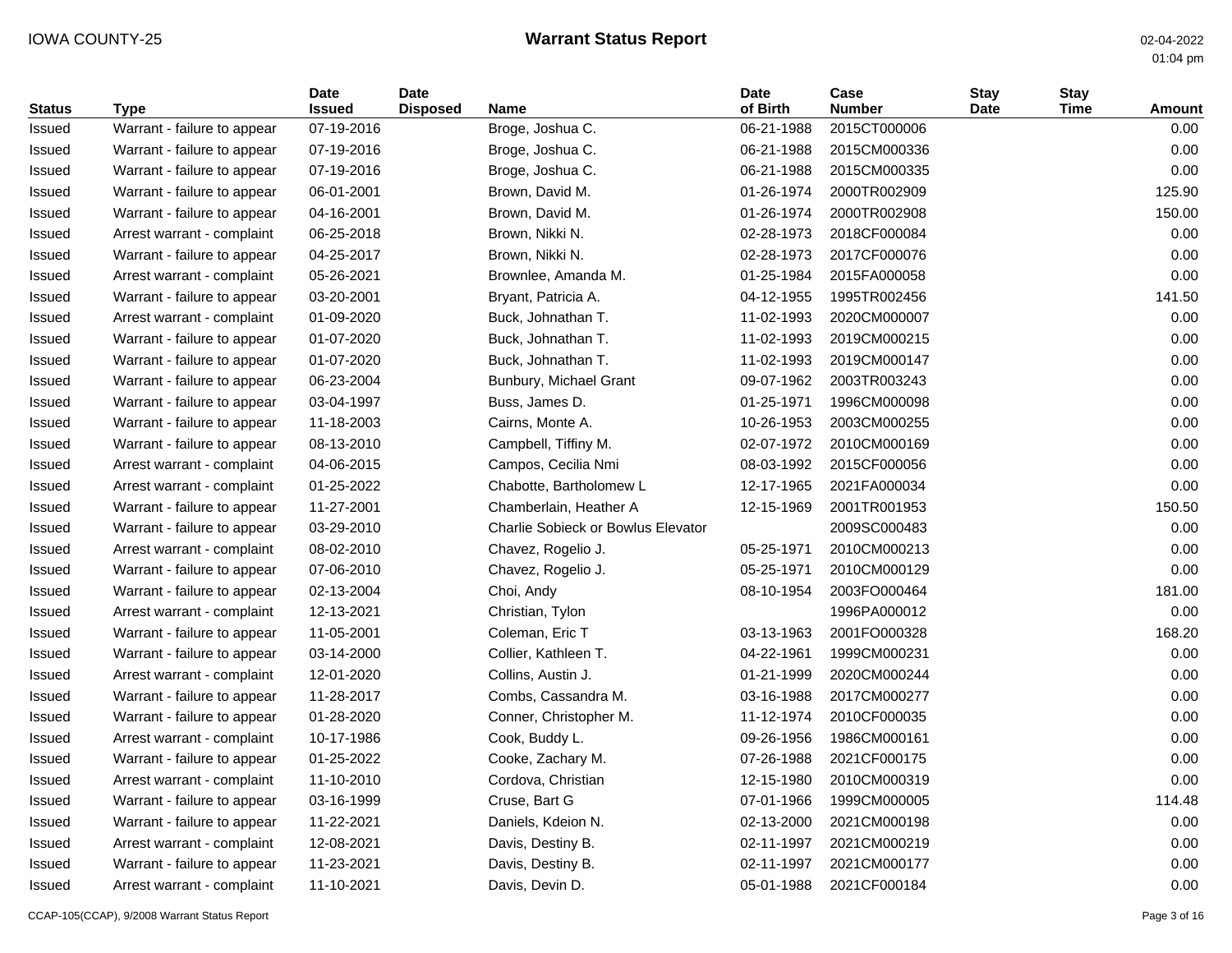| <b>Status</b> | Type                        | <b>Date</b><br>Issued | <b>Date</b><br><b>Disposed</b> | <b>Name</b>                   | <b>Date</b><br>of Birth | Case<br><b>Number</b> | <b>Stay</b><br>Date | <b>Stay</b><br><b>Time</b> | Amount |
|---------------|-----------------------------|-----------------------|--------------------------------|-------------------------------|-------------------------|-----------------------|---------------------|----------------------------|--------|
| Issued        | Warrant - failure to appear | 10-26-2021            |                                | Davis, Devin D.               | 05-01-1988              | 2021CF000140          |                     |                            | 0.00   |
| Issued        | Warrant - failure to appear | 01-27-2004            |                                | Davis, Jeffrey L.             | 06-05-1982              | 2004CM000039          |                     |                            | 0.00   |
| Issued        | Warrant - failure to appear | 03-14-2001            |                                | Davis, John G.                | 07-11-1969              | 1993CT000016          |                     |                            | 0.00   |
| Issued        | Arrest warrant - complaint  | 10-05-2021            |                                | Davis, Wenona A.              | 12-08-1980              | 2021CM000154          |                     |                            | 0.00   |
| Issued        | Warrant - failure to appear | 09-28-2021            |                                | Davis, Wenona A.              | 12-08-1980              | 2021CM000083          |                     |                            | 0.00   |
| Issued        | Arrest warrant - complaint  | 07-11-2017            |                                | De Los Santos, Jorge          | 05-05-1982              | 2017CM000190          |                     |                            | 0.00   |
| Issued        | Warrant - failure to appear | 04-11-2017            |                                | De Los Santos, Jorge          | 05-05-1982              | 2016CT000184          |                     |                            | 0.00   |
| <b>Issued</b> | Warrant - failure to appear | 06-15-2021            |                                | Dean, Dustin M.               | 02-03-1989              | 2021CT000007          |                     |                            | 0.00   |
| Issued        | Arrest warrant - complaint  | 07-21-2020            |                                | Delvanthal, Jhonathon B.      | 05-07-1989              | 2020CM000161          |                     |                            | 0.00   |
| Issued        | Warrant - failure to appear | 07-02-2020            |                                | Delvanthal, Jhonathon B.      | 05-07-1989              | 2018CM000283          |                     |                            | 0.00   |
| Issued        | Warrant - failure to appear | 03-14-2001            |                                | Denman, Michael R.            | 07-26-1971              | 1996TR000371          |                     |                            | 449.00 |
| Issued        | Warrant - failure to appear | 02-02-2001            |                                | Denman, Michael R.            | 07-26-1971              | 1996CT000054          |                     |                            | 449.00 |
| Issued        | Warrant - failure to appear | 03-14-2001            |                                | Denman, Michael Ray           | 07-26-1971              | 1994TR001836          |                     |                            | 114.00 |
| Issued        | Warrant - failure to appear | 03-14-2001            |                                | Denman, Michael Ray           | 07-26-1971              | 1994TR001834          |                     |                            | 103.00 |
| Issued        | Arrest warrant - complaint  | 02-19-2019            |                                | Dent, Nansey A.               | 03-03-1991              | 2019CM000038          |                     |                            | 0.00   |
| <b>Issued</b> | Warrant - failure to appear | 01-29-2019            |                                | Dent, Nansey A.               | 03-03-1991              | 2016CM000338          |                     |                            | 0.00   |
| Issued        | Warrant - failure to appear | 10-11-2021            |                                | Dittberner, James K.          | 07-02-1974              | 2021CT000068          |                     |                            | 0.00   |
| Issued        | Warrant - failure to appear | 02-01-2022            |                                | Dobson, Casey S.              | 01-10-1990              | 2021CF000030          |                     |                            | 0.00   |
| Issued        | Warrant - failure to appear | 02-01-2022            |                                | Dobson, Casey S.              | 01-10-1990              | 2020CF000022          |                     |                            | 0.00   |
| Issued        | Warrant - failure to appear | 04-05-2021            |                                | Dolan, Richard J.             | 01-01-1956              | 2021CT000006          |                     |                            | 0.00   |
| Issued        | Warrant - failure to appear | 01-11-2021            |                                | Dolan, Richard J.             | 01-01-1956              | 2020CT000075          |                     |                            | 0.00   |
| Issued        | Warrant - failure to appear | 02-23-2009            |                                | Dollar, DuWayne               |                         | 2008SC000441          |                     |                            | 0.00   |
| Issued        | Arrest warrant - complaint  | 09-23-2013            |                                | Downey, Christopher W.        | 06-18-1991              | 2013CM000267          |                     |                            | 0.00   |
| <b>Issued</b> | Warrant - failure to appear | 08-30-2013            |                                | Downey, Christopher W.        | 06-18-1991              | 2013CM000156          |                     |                            | 0.00   |
| Issued        | Warrant - failure to appear | 08-30-2016            |                                | Duffy, Christopher M.         | 08-01-1987              | 2016CF000063          |                     |                            | 0.00   |
| Issued        | Arrest warrant - complaint  | 03-06-2007            |                                | Dustin, Jimmy B.              | 09-01-1977              | 2007CM000096          |                     |                            | 0.00   |
| Issued        | Warrant - failure to appear | 03-01-2007            |                                | Dustin, Jimmy B.              | 09-01-1977              | 2007CM000049          |                     |                            | 0.00   |
| Issued        | Warrant - failure to appear | 08-04-2020            |                                | Duve, Chad M.                 | 08-13-1983              | 2020CM000091          |                     |                            | 0.00   |
| Issued        | Warrant - failure to appear | 04-09-2021            |                                | Edmonson, Gary L.             | 11-22-1976              | 2021CT000004          |                     |                            | 0.00   |
| Issued        | Arrest warrant - complaint  | 10-07-2021            |                                | Eldridge, Leonard D.          | 01-24-1980              | 2021CM000049          |                     |                            | 0.00   |
| Issued        | Arrest warrant - complaint  | 07-21-2020            |                                | Eliscu-Monelli, Tamara Penina | 07-06-1992              | 2020CF000094          |                     |                            | 0.00   |
| Issued        | Warrant - failure to appear | 07-10-2020            |                                | Eliscu-Monelli, Tamara Penina | 07-06-1992              | 2019CF000114          |                     |                            | 0.00   |
| Issued        | Warrant - failure to appear | 07-10-2020            |                                | Eliscu-Monelli, Tamara Penina | 07-06-1992              | 2018CF000137          |                     |                            | 0.00   |
| Issued        | Warrant - failure to appear | 07-10-2020            |                                | Eliscu-Monelli, Tamara Penina | 07-06-1992              | 2018CF000136          |                     |                            | 0.00   |
| Issued        | Warrant - failure to appear | 10-20-2015            |                                | Feliciano, Villar Alvarado    | 10-20-1985              | 2015TR003094          |                     |                            | 0.00   |
| Issued        | Arrest warrant - complaint  | 07-05-2001            |                                | Fernandes, Robert L           | 12-19-1975              | 2001CM000173          |                     |                            | 0.00   |
| Issued        | Arrest warrant - complaint  | 01-08-2021            |                                | Fisher Robinson, Chaka S.     | 03-20-1976              | 2020CM000248          |                     |                            | 0.00   |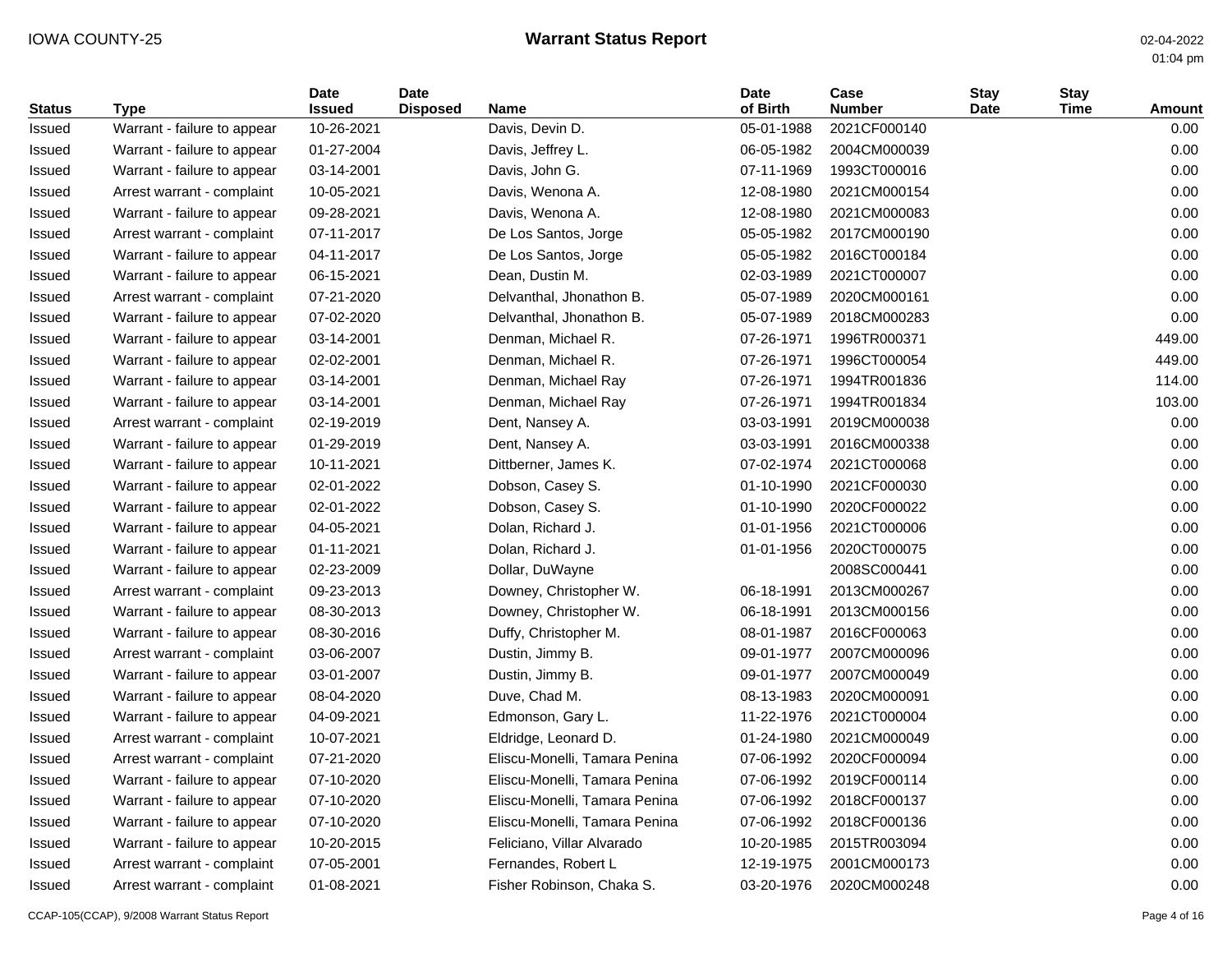| <b>Status</b> | <b>Type</b>                 | <b>Date</b><br><b>Issued</b> | <b>Date</b><br><b>Disposed</b> | <b>Name</b>                     | Date<br>of Birth | Case<br><b>Number</b> | <b>Stay</b><br>Date | <b>Stay</b><br><b>Time</b> | <b>Amount</b> |
|---------------|-----------------------------|------------------------------|--------------------------------|---------------------------------|------------------|-----------------------|---------------------|----------------------------|---------------|
| Issued        | Arrest warrant - complaint  | 01-08-2021                   |                                | Fisher Robinson, Chaka S.       | 03-20-1976       | 2020CF000152          |                     |                            | 0.00          |
| Issued        | Warrant - failure to appear | 04-28-2008                   |                                | <b>Flatline Concrete</b>        |                  | 2008SC000008          |                     |                            | 0.00          |
| Issued        | Arrest warrant - complaint  | 04-08-2021                   |                                | Foster, Darrell M               | 01-03-1976       | 2006FA000110          |                     |                            | 0.00          |
| Issued        | Warrant - failure to appear | 07-15-2002                   |                                | Foster, Jessica L               | 12-30-1981       | 2002TR001693          |                     |                            | 0.00          |
| Issued        | Arrest warrant - complaint  | 08-16-2002                   |                                | Foster, Jessica L               | 12-30-1981       | 2002CT000073          |                     |                            | 0.00          |
| Issued        | Arrest warrant - complaint  | 07-15-2021                   |                                | Foust, Dillian M.               | 11-17-1996       | 2021CF000099          |                     |                            | 0.00          |
| Issued        | Warrant - failure to appear | 07-13-2021                   |                                | Foust, Dillian M.               | 11-17-1996       | 2019CF000155          |                     |                            | 0.00          |
| Issued        | Warrant - failure to appear | 07-13-2021                   |                                | Foust, Dillian M.               | 11-17-1996       | 2018CM000260          |                     |                            | 0.00          |
| Issued        | Warrant - failure to appear | 07-13-2021                   |                                | Foust, Dillian M.               | 11-17-1996       | 2018CF000157          |                     |                            | 0.00          |
| Issued        | Warrant - failure to appear | 03-08-2021                   |                                | Fowler, Frederick A.            | 12-07-1958       | 2021CT000013          |                     |                            | 0.00          |
| Issued        | Arrest warrant - complaint  | 07-24-2001                   |                                | Franc, Jeffery L.               | 08-22-1955       | 1994CM000025          |                     |                            | 0.00          |
| Issued        | Warrant - failure to appear | 12-13-2012                   |                                | Fredrickson, Robin L.           | 06-23-1959       | 1997CM000106          |                     |                            | 1512.00       |
| Issued        | Warrant - failure to appear | 11-27-2001                   |                                | Freund, Joshua T                | 09-19-1982       | 2001FO000459          |                     |                            | 458.00        |
| Issued        | Arrest warrant - complaint  | 09-15-2021                   |                                | Frick, Zachary Guyles           | 04-13-1993       | 2021CM000141          |                     |                            | 0.00          |
| Issued        | Warrant - failure to appear | 08-17-2021                   |                                | Frick, Zachary Guyles           | 04-13-1993       | 2017CT000150          |                     |                            | 0.00          |
| Issued        | Warrant - failure to appear | 01-07-2021                   |                                | Fricker, Cody W.                | 09-08-1990       | 2020CM000138          |                     |                            | 0.00          |
| Issued        | Warrant - failure to appear | 01-07-2021                   |                                | Fricker, Cody W.                | 09-08-1990       | 2019CM000287          |                     |                            | 0.00          |
| Issued        | Warrant - failure to appear | 01-07-2021                   |                                | Fricker, Cody W.                | 09-08-1990       | 2019CM000112          |                     |                            | 0.00          |
| Issued        | Arrest warrant - complaint  | 01-25-2022                   |                                | Frihart, Christopher J.         | 11-10-1980       | 2006PA000013PJ        |                     |                            | 0.00          |
| Issued        | Arrest warrant - complaint  | 08-30-2017                   |                                | Gabert, Cathryn S.              | 05-22-1979       | 2017CM000239          |                     |                            | 0.00          |
| Issued        | Arrest warrant - complaint  | 08-30-2017                   |                                | Gabert, Cathryn S.              | 05-22-1979       | 2017CM000238          |                     |                            | 0.00          |
| Issued        | Warrant - failure to appear | 08-15-2017                   |                                | Gabert, Cathryn S.              | 05-22-1979       | 2016CM000192          |                     |                            | 0.00          |
| Issued        | Warrant - failure to appear | 08-15-2017                   |                                | Gabert, Cathryn S.              | 05-22-1979       | 2015CM000300          |                     |                            | 0.00          |
| Issued        | Arrest warrant - complaint  | 01-09-2020                   |                                | Gaitan Flores, Raul NMI         | 03-07-1987       | 2020CM000006          |                     |                            | 0.00          |
| Issued        | Warrant - failure to appear | 01-07-2020                   |                                | Gaitan Flores, Raul NMI         | 03-07-1987       | 2019CM000116          |                     |                            | 0.00          |
| Issued        | Arrest warrant - complaint  | 03-14-2001                   |                                | Galbreath, John R.              | 01-22-1957       | 1993CT000011          |                     |                            | 0.00          |
| Issued        | Arrest warrant - complaint  | 01-25-2022                   |                                | Gallagher, Collin M.            |                  | 2012FA000041          |                     |                            | 0.00          |
| Issued        | Arrest warrant - complaint  | 09-25-2019                   |                                | Garcia Concepcion, Williams NMI | 06-28-1988       | 2019CM000247          |                     |                            | 0.00          |
| Issued        | Warrant - failure to appear | 09-11-2019                   |                                | Garcia Concepcion, Williams Nmi | 06-28-1988       | 2017CM000094          |                     |                            | 0.00          |
| Issued        | Warrant - failure to appear | 09-11-2019                   |                                | Garcia Concepcion, Williams Nmi | 06-28-1988       | 2016CT000177          |                     |                            | 0.00          |
| Issued        | Arrest warrant - complaint  | 09-06-2016                   |                                | Garrido, Orlando Nmi            | 06-15-1972       | 2016CF000133          |                     |                            | 0.00          |
| Issued        | Warrant - failure to appear | 04-06-2021                   |                                | Gillespie, Rodney R.            | 12-15-1963       | 2020CM000273          |                     |                            | 0.00          |
| Issued        | Arrest warrant - complaint  | 12-21-2021                   |                                | Gilley, Christopher Allen       | 07-18-1978       | 2008FA000098          |                     |                            | 0.00          |
| Issued        | Arrest warrant - complaint  | 06-12-2015                   |                                | Goforth, Lanessa L.             | 10-16-1989       | 2015CV000035          |                     |                            | 0.00          |
| Issued        | Arrest warrant - complaint  | 11-27-2002                   |                                | Goodrich, Kelly W               | 06-26-1963       | 2002CM000334          |                     |                            | 0.00          |
| Issued        | Arrest warrant - complaint  | 02-03-2015                   |                                | Grady, Tyler S.                 | 05-12-1992       | 2015CM000027          |                     |                            | 0.00          |
| Issued        | Warrant - failure to appear | 01-16-2015                   |                                | Grady, Tyler S.                 | 05-12-1992       | 2014CT000061          |                     |                            | 0.00          |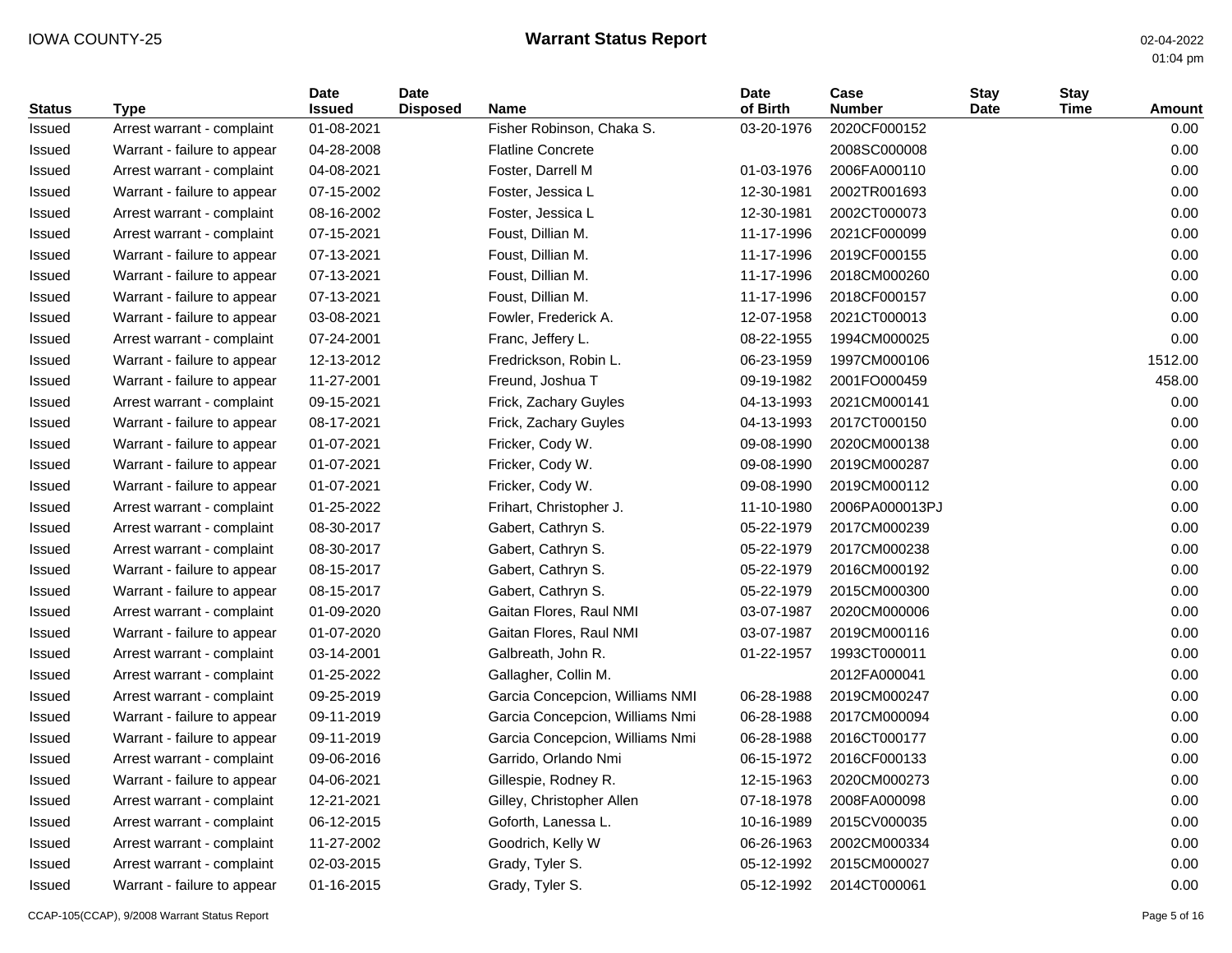| <b>Status</b> | <b>Type</b>                 | <b>Date</b><br><b>Issued</b> | <b>Date</b><br><b>Disposed</b> | <b>Name</b>                  | <b>Date</b><br>of Birth | Case<br><b>Number</b> | <b>Stay</b><br><b>Date</b> | <b>Stay</b><br>Time | <b>Amount</b> |
|---------------|-----------------------------|------------------------------|--------------------------------|------------------------------|-------------------------|-----------------------|----------------------------|---------------------|---------------|
| Issued        | Warrant - failure to appear | 01-16-2015                   |                                | Grady, Tyler Shaquille       | 05-12-1992              | 2014TR002134          |                            |                     | 0.00          |
| Issued        | Warrant - failure to appear | 01-16-2015                   |                                | Grady, Tyler Shaquille       | 05-12-1992              | 2014TR002133          |                            |                     | 0.00          |
| Issued        | Warrant - failure to appear | 01-16-2015                   |                                | Grady, Tyler Shaquille       | 05-12-1992              | 2014TR002132          |                            |                     | 0.00          |
| Issued        | Warrant - failure to appear | 01-16-2015                   |                                | Grady, Tyler Shaquille       | 05-12-1992              | 2014FO000356          |                            |                     | 0.00          |
| Issued        | Warrant - failure to appear | 02-22-2021                   |                                | Graham, Robert L., Jr.       | 03-17-1994              | 2021CT000010          |                            |                     | 0.00          |
| Issued        | Arrest warrant - complaint  | 03-14-2001                   |                                | Graham, Ryan G.              | 06-04-1968              | 1992CM000156          |                            |                     | 0.00          |
| Issued        | Warrant - failure to appear | 11-02-2015                   |                                | Greene, Candace B.           | 12-12-1994              | 2015CM000239          |                            |                     | 0.00          |
| Issued        | Arrest warrant - complaint  | 08-29-1994                   |                                | Griffith, Dawn               | 05-29-1972              | 1994CM000138          |                            |                     | 0.00          |
| Issued        | Arrest warrant - complaint  | 12-13-2021                   |                                | Gschwind, Michael J          | 04-07-1980              | 2006PA000009PJ        |                            |                     | 0.00          |
| Issued        | Warrant - failure to appear | 11-09-2011                   |                                | Guerrero Rubio, Marcos Nmi   | 08-22-1988              | 2011CT000078          |                            |                     | 0.00          |
| Issued        | Arrest warrant - complaint  | 12-05-2011                   |                                | Guerrero Rubio, Marcos Nmi   | 08-22-1988              | 2011CM000362          |                            |                     | 0.00          |
| Issued        | Warrant - failure to appear | 11-12-2002                   |                                | GuerreroLopez, Emilio NMI    | 06-10-1959              | 2001TR002421          |                            |                     | 0.00          |
| Issued        | Arrest warrant - complaint  | 01-27-2020                   |                                | Guevaraesquivel, Gerardo NMI | 09-24-1986              | 2020CM000030          |                            |                     | 0.00          |
| Issued        | Warrant - failure to appear | 05-02-2017                   |                                | Guevaraesquivel, Gerardo Nmi | 09-24-1986              | 2017CT000032          |                            |                     | 0.00          |
| Issued        | Arrest warrant - complaint  | 07-11-2017                   |                                | Guevaraesquivel, Gerardo Nmi | 09-24-1986              | 2017CM000191          |                            |                     | 0.00          |
| Issued        | Warrant - failure to appear | 06-06-2006                   |                                | Gunderson, Gregory A.        | 05-24-1954              | 2002CM000007          |                            |                     | 0.00          |
| Issued        | Warrant - failure to appear | 07-26-2021                   |                                | Guzaldo, Cosmo D.            | 11-15-1993              | 2021CT000058          |                            |                     | 0.00          |
| Issued        | Failure to pay capias       | 11-17-2003                   |                                | Hammond, Cedric A            | 07-23-1984              | 2003TR002347          |                            |                     | 0.00          |
| Issued        | Failure to pay capias       | 08-22-2003                   |                                | Hanford, William J.          | 03-09-1964              | 2000CT000010          |                            |                     | 1540.25       |
| Issued        | Arrest warrant - complaint  | 07-28-2021                   |                                | Hanke, Tyler                 | 11-17-1988              | 2009FA000094          |                            |                     | 0.00          |
| Issued        | Warrant - failure to appear | 01-07-2002                   |                                | Hardegree, Rebecca Leigh     | 01-11-1981              | 2001FO000617          |                            |                     | 212.00        |
| Issued        | Capias                      | 03-27-2000                   |                                | Hardy, Terry                 |                         | 1999SC000460          |                            |                     | 0.00          |
| Issued        | Warrant - failure to appear | 01-12-2015                   |                                | Hare, Michelle M.            | 06-27-1986              | 2014CV000159          |                            |                     | 0.00          |
| Issued        | Warrant - failure to appear | 04-04-2001                   |                                | Hareland, Jon E.             | 12-09-1972              | 2000CM000285          |                            |                     | 0.00          |
| Issued        | Arrest warrant - complaint  | 07-21-2020                   |                                | Harms, Nicole L.             | 07-03-1990              | 2020CM000160          |                            |                     | 0.00          |
| Issued        | Warrant - failure to appear | 06-16-2020                   |                                | Harms, Nicole L.             | 07-03-1990              | 2020CM000058          |                            |                     | 0.00          |
| Issued        | Warrant - failure to appear | 12-04-2020                   |                                | Harris, Daisy M.             | 06-10-1982              | 2020CM000163          |                            |                     | 0.00          |
| Issued        | Warrant - failure to appear | 11-10-2020                   |                                | Harris, Mark A.              | 04-30-1963              | 2020CM000166          |                            |                     | 0.00          |
| Issued        | Arrest warrant - complaint  | 10-04-2021                   |                                | Harrison, David William      | 02-09-1981              | 2004FA000106          |                            |                     | 0.00          |
| Issued        | Warrant - failure to appear | 09-08-2000                   |                                | Hayes, Harold                | 10-07-1951              | 1999TR003021          |                            |                     | 100.00        |
| Issued        | Warrant - failure to appear | 02-22-2010                   |                                | Hayes, Mark Richard          | 02-08-1955              | 2009TR000140          |                            |                     | 803.00        |
| Issued        | Arrest warrant - complaint  | 12-23-2015                   |                                | Haywood, Darnarius D.        | 12-11-1990              | 2015CF000203          |                            |                     | 0.00          |
| Issued        | Arrest warrant - complaint  | 04-11-2017                   |                                | Hebert, Brian R.             | 06-19-1967              | 2017CM000100          |                            |                     | 0.00          |
| Issued        | Warrant - failure to appear | 03-08-2016                   |                                | Hebert, Brian R.             | 06-19-1967              | 2016CM000052          |                            |                     | 0.00          |
| Issued        | Arrest warrant - complaint  | 05-26-2016                   |                                | Hebert, Brian R.             | 06-19-1967              | 2016CF000078          |                            |                     | 0.00          |
| Issued        | Failure to pay capias       | 02-09-2007                   |                                | Hegg, Lon A.                 | 12-18-1976              | 2005CM000385          |                            |                     | 0.00          |
| Issued        | Warrant - failure to appear | 11-29-1999                   |                                | Heiderscheit, Michelle H     | 11-01-1969              | 1999CT000090          |                            |                     | 0.00          |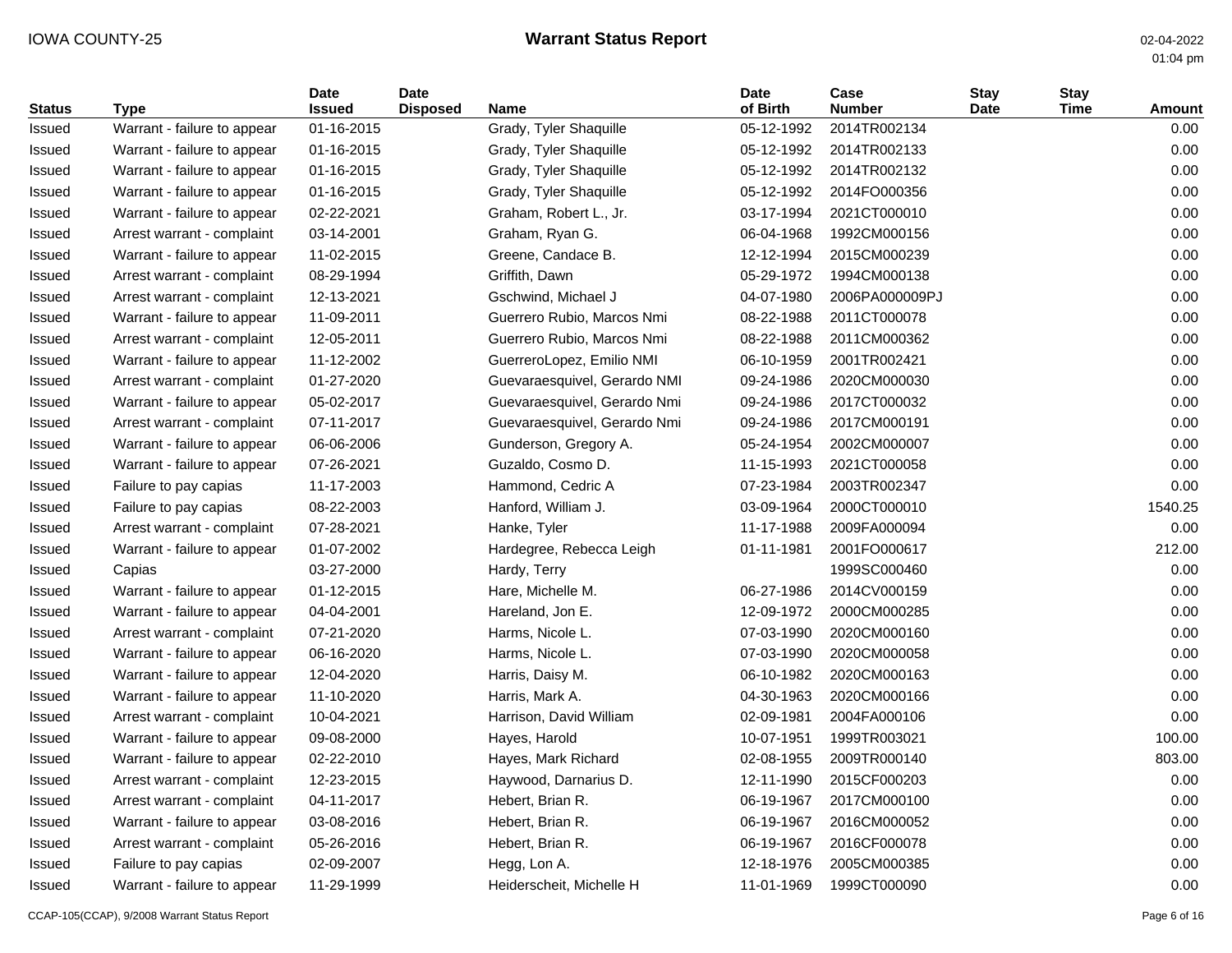01:04 pm

| <b>Status</b> | Type                        | <b>Date</b><br><b>Issued</b> | <b>Date</b><br><b>Disposed</b> | <b>Name</b>                 | <b>Date</b><br>of Birth | Case<br><b>Number</b> | <b>Stay</b><br>Date | <b>Stay</b><br><b>Time</b> | Amount |
|---------------|-----------------------------|------------------------------|--------------------------------|-----------------------------|-------------------------|-----------------------|---------------------|----------------------------|--------|
| Issued        | Warrant - failure to appear | 12-01-2008                   |                                | Heins, Jeremy               |                         | 2008SC000202          |                     |                            | 0.00   |
| Issued        | Arrest warrant - complaint  | 04-11-2017                   |                                | Henk, Brandon L.            | 03-24-1999              | 2017CM000101          |                     |                            | 0.00   |
| Issued        | Warrant - failure to appear | 12-13-2016                   |                                | Henk, Brandon L.            | 03-24-1999              | 2016CM000322          |                     |                            | 0.00   |
| Issued        | Warrant - failure to appear | 04-10-2015                   |                                | Hernandez Chavez, Marvin A. | 10-15-1993              | 2015CT000047          |                     |                            | 0.00   |
| Issued        | Arrest warrant - complaint  | 04-20-2015                   |                                | Hernandez Chavez, Marvin A. | 10-15-1993              | 2015CM000094          |                     |                            | 0.00   |
| Issued        | Warrant - failure to appear | 07-29-2009                   |                                | Hernandez, Jesus            | 06-26-1985              | 2009CT000084          |                     |                            | 0.00   |
| Issued        | Arrest warrant - complaint  | 10-05-2009                   |                                | Hernandez-Mendez, Roberta   | 06-07-1988              | 2009CM000346          |                     |                            | 0.00   |
| Issued        | Warrant - failure to appear | 09-10-2009                   |                                | Hernandez-Mendez, Roberta   | 06-07-1988              | 2007CM000377          |                     |                            | 0.00   |
| Issued        | Warrant - failure to appear | 09-10-2009                   |                                | Hernandez-Mendez, Roberta   | 06-07-1988              | 2007CM000229          |                     |                            | 0.00   |
| Issued        | Arrest warrant - complaint  | 08-30-2017                   |                                | Hess, Robbie J.             | 07-19-1978              | 2017CF000165          |                     |                            | 0.00   |
| Issued        | Warrant - failure to appear | 08-01-2017                   |                                | Hess, Robbie J.             | 07-19-1978              | 2017CF000004          |                     |                            | 0.00   |
| Issued        | Arrest warrant - complaint  | 11-26-2014                   |                                | Hidrogo, Sophia E.          | 07-23-1983              | 2014CM000281          |                     |                            | 0.00   |
| Issued        | Warrant - failure to appear | 10-03-2014                   |                                | Hidrogo, Sophia E.          | 07-23-1983              | 2014CM000198          |                     |                            | 0.00   |
| Issued        | Arrest warrant - complaint  | 07-24-2001                   |                                | Higgins, Paul E.            | 01-09-1956              | 1993CM000050          |                     |                            | 0.00   |
| Issued        | Warrant - failure to appear | 09-13-2010                   |                                | Hilario, Maria Soledad      | 12-19-1986              | 2010CT000091          |                     |                            | 0.00   |
| Issued        | Arrest warrant - complaint  | 10-21-2010                   |                                | Hilario, Maria Soledad      | 12-19-1986              | 2010CM000299          |                     |                            | 0.00   |
| Issued        | Warrant - failure to appear | 03-14-2000                   |                                | Hines, Logan M              | 08-27-1961              | 2000TR000078          |                     |                            | 0.00   |
| Issued        | Warrant - failure to appear | 03-14-2000                   |                                | Hines, Logan M              | 08-27-1961              | 2000TR000077          |                     |                            | 0.00   |
| Issued        | Warrant - failure to appear | 05-04-2001                   |                                | Hines, Logan M.             | 08-27-1961              | 2000TR000506          |                     |                            | 0.00   |
| Issued        | Warrant - failure to appear | 03-14-2000                   |                                | Hines, Logan M.             | 08-27-1961              | 2000CM000056          |                     |                            | 0.00   |
| Issued        | Arrest warrant - complaint  | 02-03-1986                   |                                | Hinrichs, Judy              |                         | 1986CM000005          |                     |                            | 96.71  |
| Issued        | Warrant - failure to appear | 11-12-2002                   |                                | Hirsbrunner, Jennifer       | 08-19-1971              | 2000CF000016          |                     |                            | 168.00 |
| Issued        | Warrant - failure to appear | 12-06-2021                   |                                | Hoffman, Kiley A.           | 09-23-1999              | 2021CT000095          |                     |                            | 0.00   |
| Issued        | Arrest warrant - complaint  | 08-27-2019                   |                                | Holloway, Alik B.           | 02-07-1996              | 2019CF000132          |                     |                            | 0.00   |
| Issued        | Warrant - failure to appear | 08-20-2019                   |                                | Holloway, Alik B.           | 02-07-1996              | 2019CF000105          |                     |                            | 0.00   |
| Issued        | Arrest warrant - complaint  | 12-08-2020                   |                                | Holmes, Mary M.             | 01-20-1974              | 2020CF000149          |                     |                            | 0.00   |
| Issued        | Arrest warrant - complaint  | 08-17-2001                   |                                | Hoover, Christopher W.      | 05-17-1979              | 2001CM000287          |                     |                            | 0.00   |
| Issued        | Warrant - failure to appear | 07-11-2016                   |                                | Horton, Cameron L.          | 05-30-1989              | 2016CT000085          |                     |                            | 0.00   |
| Issued        | Arrest warrant - complaint  | 08-17-2016                   |                                | Horton, Cameron L.          | 05-30-1989              | 2016CM000194          |                     |                            | 0.00   |
| Issued        | Warrant - failure to appear | 06-23-2020                   |                                | Howe, Bradley S.            | 02-13-1994              | 2020CM000053          |                     |                            | 0.00   |
| Issued        | Warrant - failure to appear | 09-28-2020                   |                                | Hudson, Kyle A.             | 07-11-1993              | 2020CT000056          |                     |                            | 0.00   |
| Issued        | Warrant - failure to appear | 10-20-2008                   |                                | Huges, Bruce                |                         | 2008SC000217          |                     |                            | 0.00   |
| Issued        | Warrant - failure to appear | 10-20-2008                   |                                | Huges, Joan                 |                         | 2008SC000217          |                     |                            | 0.00   |
| Issued        | Warrant - failure to appear | 04-22-2002                   |                                | Hunt, William Lee           | 08-16-1986              | 2002JO000013          |                     |                            | 0.00   |
| Issued        | Arrest warrant - complaint  | 06-24-2019                   |                                | Irias Acevedo, Francisco E. | 07-15-1970              | 2019CM000128          |                     |                            | 0.00   |
| Issued        | Warrant - failure to appear | 05-10-2019                   |                                | Irias Acevedo, Francisco E. | 07-15-1970              | 2018CT000128          |                     |                            | 0.00   |
| Issued        | Arrest warrant - complaint  | 09-10-2012                   |                                | Isaias Andres, Miguel Jose  | 09-18-1985              | 2012CT000061          |                     |                            | 0.00   |

CCAP-105(CCAP), 9/2008 Warrant Status Report Page 7 of 16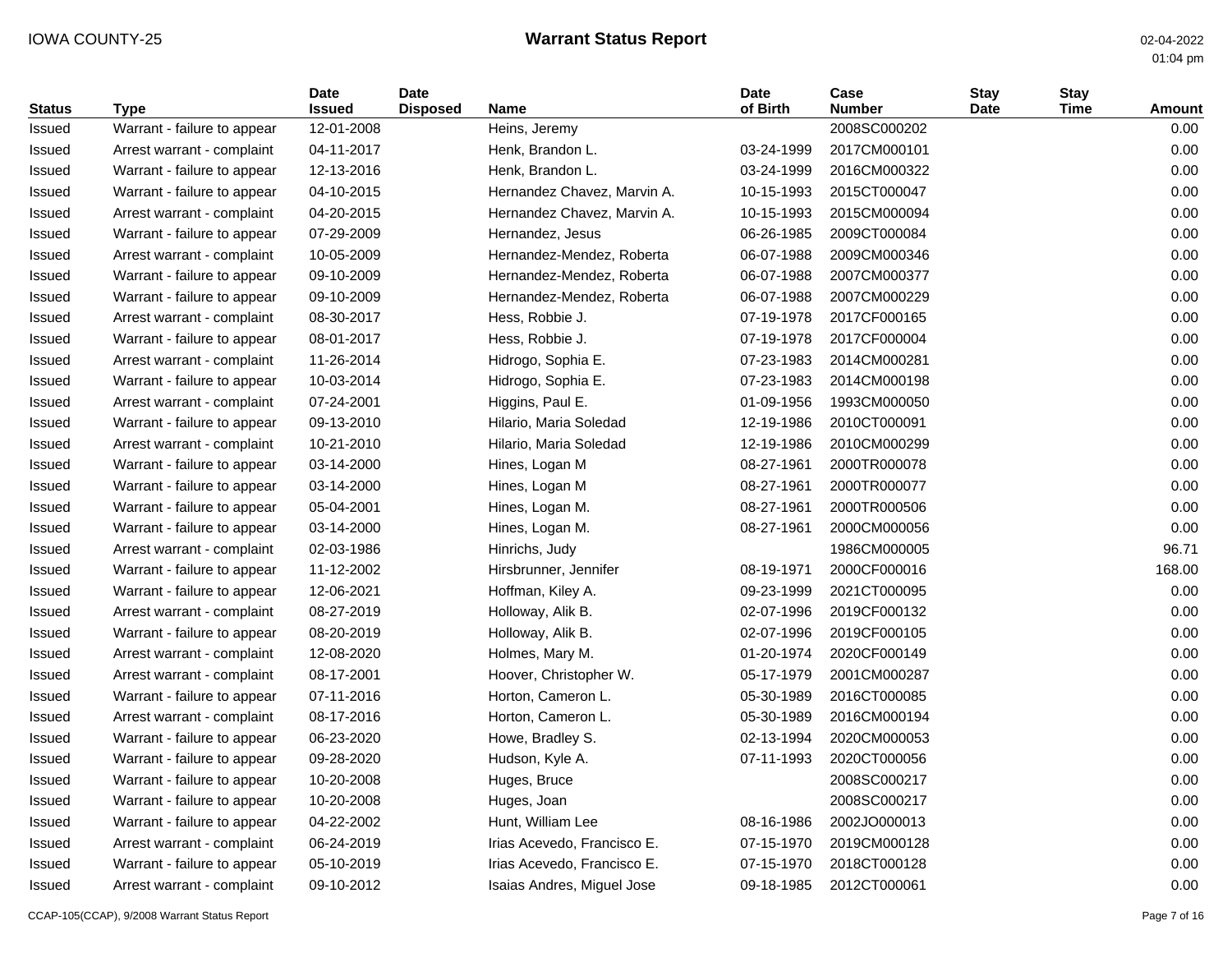| <b>Status</b> | <b>Type</b>                 | <b>Date</b><br><b>Issued</b> | <b>Date</b><br><b>Disposed</b> | <b>Name</b>                | <b>Date</b><br>of Birth | Case<br><b>Number</b> | <b>Stay</b><br>Date | <b>Stay</b><br>Time | <b>Amount</b> |
|---------------|-----------------------------|------------------------------|--------------------------------|----------------------------|-------------------------|-----------------------|---------------------|---------------------|---------------|
| Issued        | Arrest warrant - complaint  | 12-13-2012                   |                                | Isaias Andres, Miguel Jose | 09-18-1985              | 2012CM000323          |                     |                     | 0.00          |
| Issued        | Arrest warrant - complaint  | 12-13-2021                   |                                | Ishmael, Ashley            | 10-25-1989              | 2015FA000088          |                     |                     | 0.00          |
| Issued        | Warrant - failure to appear | 02-13-2002                   |                                | Jamison, Tammy S           | 10-14-1967              | 2001FO000770          |                     |                     | 150.00        |
| Issued        | Warrant - failure to appear | 04-19-2005                   |                                | Janssen, Diana L           | 05-13-1966              | 2004TR000538          |                     |                     | 434.00        |
| Issued        | Arrest warrant - complaint  | 12-08-2021                   |                                | Jimenez, Jarol             | 12-06-1996              | 2021CM000218          |                     |                     | 0.00          |
| Issued        | Warrant - failure to appear | 12-07-2021                   |                                | Jimenez, Jarol             | 12-06-1996              | 2021CM000199          |                     |                     | 0.00          |
| Issued        | Warrant - failure to appear | 09-09-2008                   |                                | Johnson, Aleisha J.        | 06-20-1984              | 2008CM000218          |                     |                     | 0.00          |
| Issued        | Arrest warrant - complaint  | 12-08-2021                   |                                | Johnson, Meco K.           | 12-19-1986              | 2021CM000217          |                     |                     | 0.00          |
| Issued        | Warrant - failure to appear | 12-07-2021                   |                                | Johnson, Meco K.           | 12-19-1986              | 2021CM000101          |                     |                     | 0.00          |
| Issued        | Warrant - failure to appear | 12-07-2021                   |                                | Johnson, Meco K.           | 12-19-1986              | 2020CT000058          |                     |                     | 0.00          |
| Issued        | Warrant - failure to appear | 02-09-2021                   |                                | Johnson, Ronald L.         | 02-20-1971              | 2020CF000178          |                     |                     | 0.00          |
| Issued        | Warrant - failure to appear | 10-10-1997                   |                                | Johnson, Tad William       | 06-25-1961              | 1997FO000210          |                     |                     | 0.00          |
| Issued        | Arrest warrant - complaint  | 01-25-2022                   |                                | Joles, Jay M.              | 11-19-1981              | 2022CF000009          |                     |                     | 0.00          |
| Issued        | Arrest warrant - complaint  | 02-07-2017                   |                                | Joles, Jimmy G.            | 06-24-1974              | 2017CF000011          |                     |                     | 0.00          |
| Issued        | Warrant - failure to appear | 02-02-2022                   |                                | Jones, Darci L.            | 02-19-1981              | 2021CF000147          |                     |                     | 0.00          |
| Issued        | Arrest warrant - complaint  | 12-04-2018                   |                                | Jones, Derek S.            | 12-18-1981              | 2018CM000313          |                     |                     | 0.00          |
| Issued        | Warrant - failure to appear | 10-12-2018                   |                                | Jones, Derek S.            | 12-18-1981              | 2018CM000195          |                     |                     | 0.00          |
| Issued        | Arrest warrant - complaint  | 01-25-2022                   |                                | Joslin, Randy G.           |                         | 2013PA000003PJ        |                     |                     | 0.00          |
| Issued        | Warrant - failure to appear | 11-28-2001                   |                                | Kahun, Kenneth S           | 03-18-1971              | 2001FO000472          |                     |                     | 125.90        |
| Issued        | Warrant - failure to appear | 08-30-2010                   |                                | Kantzler, Larry            |                         | 2010SC000088          |                     |                     | 0.00          |
| Issued        | Arrest warrant - complaint  | 10-05-2021                   |                                | Kasparec, Anthony G.       | 11-25-1985              | 2021CM000156          |                     |                     | 0.00          |
| Issued        | Warrant - failure to appear | 09-24-2021                   |                                | Kasparec, Anthony G.       | 11-25-1985              | 2020CT000059          |                     |                     | 0.00          |
| Issued        | Warrant - failure to appear | 09-24-2021                   |                                | Kasparec, Anthony Gerald   | 11-25-1985              | 2020TR001282          |                     |                     | 0.00          |
| Issued        | Warrant - failure to appear | 09-24-2021                   |                                | Kasparec, Anthony Gerald   | 11-25-1985              | 2020TR001280          |                     |                     | 0.00          |
| Issued        | Arrest warrant - complaint  | 11-11-2010                   |                                | Kelly, Kenneth             | 08-06-1961              | 2010CM000310          |                     |                     | 0.00          |
| Issued        | Arrest warrant - complaint  | 11-18-1999                   |                                | Kerner, Oleg               | 07-03-1964              | 1999CM000267          |                     |                     | 0.00          |
| Issued        | Arrest warrant - complaint  | 10-02-2018                   |                                | Kovars, Joseph H.          |                         | 2013FA000077          |                     |                     | 0.00          |
| Issued        | Warrant - failure to appear | 03-14-2001                   |                                | Kroll, Kevin L.            | 05-11-1960              | 1988CM000026          |                     |                     | 0.00          |
| Issued        | Warrant - failure to appear | 10-13-2020                   |                                | Krueger, Clinton J.        | 10-12-1975              | 2019CM000213          |                     |                     | 0.00          |
| Issued        | Warrant - failure to appear | 10-13-2020                   |                                | Krueger, Clinton J.        | 10-12-1975              | 2019CM000175          |                     |                     | 0.00          |
| Issued        | Warrant - failure to appear | 07-14-2003                   |                                | Kuhlman, Thomas W          | 03-03-1978              | 2003TR001838          |                     |                     | 0.00          |
| Issued        | Warrant - failure to appear | 07-14-2003                   |                                | Kuhlman, Thomas W.         | 03-03-1978              | 2003CM000196          |                     |                     | 0.00          |
| Issued        | Warrant - failure to appear | 08-03-2021                   |                                | Kulp, Brendan L.           | 05-18-1979              | 2020CF000124          |                     |                     | 0.00          |
| Issued        | Arrest warrant - complaint  | 10-04-2021                   |                                | Kulp, Brendan L.           |                         | 2010FA000100          |                     |                     | 0.00          |
| Issued        | Warrant - failure to appear | 12-13-2021                   |                                | Lang, Ryan J.              | 01-16-1990              | 2021CT000097          |                     |                     | 0.00          |
| Issued        | Warrant - failure to appear | 05-07-2001                   |                                | Large, Paul R              | 02-24-1961              | 2001TR000266          |                     |                     | 150.50        |
| Issued        | Warrant - failure to appear | 12-10-2021                   |                                | Leitzinger, Jason M.       | 07-30-2002              | 2020CF000177          |                     |                     | 0.00          |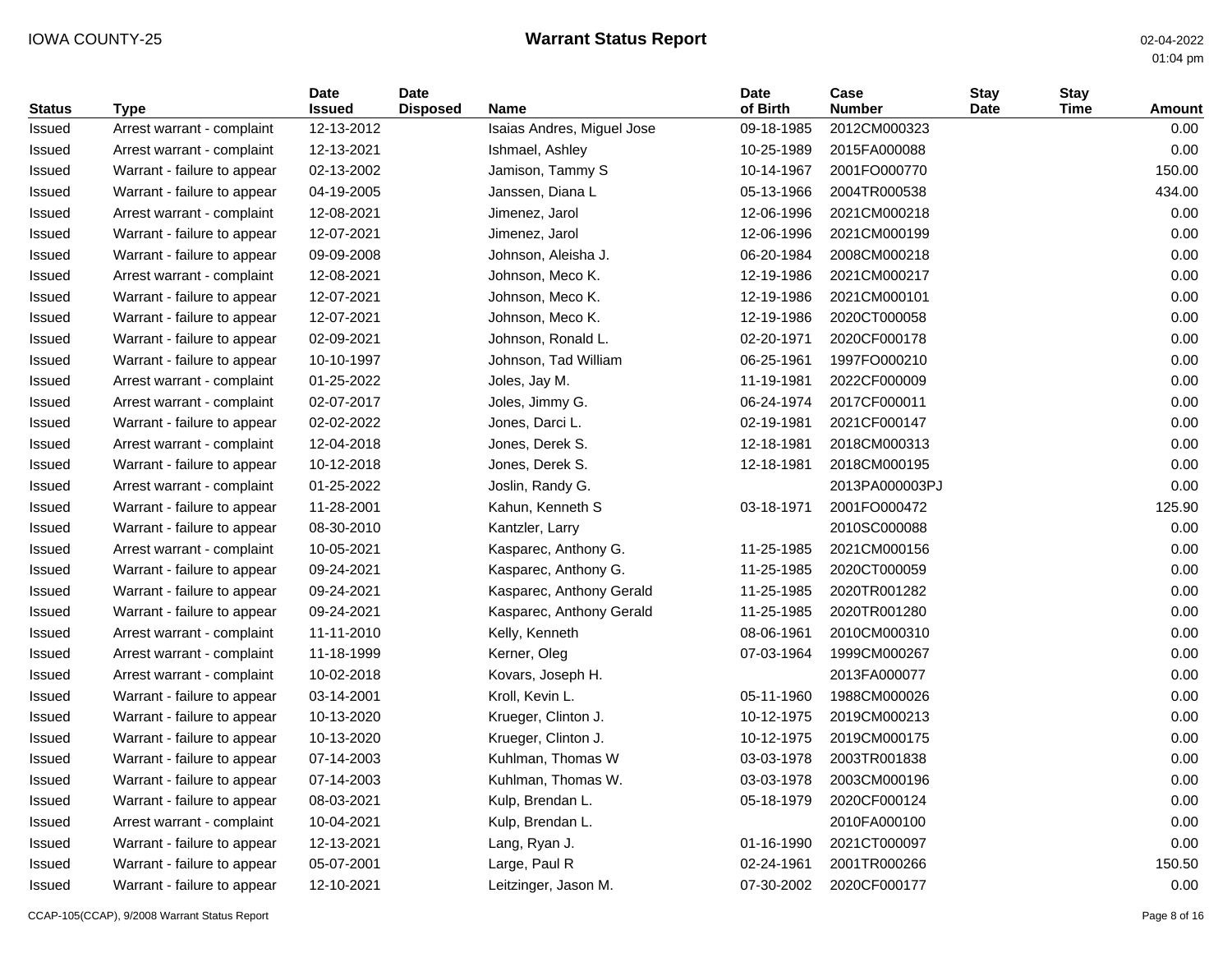| <b>Status</b> | <b>Type</b>                 | <b>Date</b><br><b>Issued</b> | <b>Date</b><br><b>Disposed</b> | Name                        | <b>Date</b><br>of Birth | Case<br><b>Number</b> | <b>Stay</b><br><b>Date</b> | <b>Stay</b><br>Time | <b>Amount</b> |
|---------------|-----------------------------|------------------------------|--------------------------------|-----------------------------|-------------------------|-----------------------|----------------------------|---------------------|---------------|
| Issued        | Warrant - failure to appear | 04-06-2021                   |                                | Lewis, Sonja K.             | 03-05-1967              | 2020CF000179          |                            |                     | 0.00          |
| Issued        | Warrant - failure to appear | 03-20-2001                   |                                | Libov, Lazar (NMI)          | 01-23-1933              | 1996FO000311          |                            |                     | 159.20        |
| Issued        | Arrest warrant - complaint  | 04-19-2011                   |                                | Licht, Kerri A.             | 09-18-1980              | 2011CM000096          |                            |                     | 0.00          |
| Issued        | Warrant - failure to appear | 05-01-2006                   |                                | Lindahl, David O.           | 10-17-1981              | 2006TR000092          |                            |                     | 793.00        |
| Issued        | Warrant - failure to appear | 04-15-2002                   |                                | Lindberg, Timothy J         | 01-11-1981              | 2001TR004067          |                            |                     | 741.50        |
| Issued        | Arrest warrant - complaint  | 07-24-2001                   |                                | Lockett, Jeffrey J.         | 01-19-1971              | 1994CM000135          |                            |                     | 0.00          |
| Issued        | Warrant - failure to appear | 10-13-2020                   |                                | Long, Tod H. G.             | 09-03-1975              | 2020CT000034          |                            |                     | 0.00          |
| Issued        | Warrant - failure to appear | 08-08-2001                   |                                | Lonsway, Bert E.            | 06-17-1977              | 1999CT000039          |                            |                     | 200.00        |
| Issued        | Warrant - failure to appear | 05-21-2001                   |                                | Lopez, Vallentin Bautista   | 05-27-1980              | 2001FO000193          |                            |                     | 0.00          |
| Issued        | Warrant - failure to appear | 10-13-2020                   |                                | Lopp, Jacob R.              | 08-16-1993              | 2020CM000220          |                            |                     | 0.00          |
| Issued        | Warrant - failure to appear | 11-20-2000                   |                                | Lowe, Marvell I             | 05-09-1966              | 2000TR002543          |                            |                     | 150.50        |
| Issued        | Warrant - failure to appear | 05-21-2015                   |                                | Lowe, Thabang M.            | 08-07-1981              | 2015CT000062          |                            |                     | 0.00          |
| Issued        | Warrant - failure to appear | 05-21-2015                   |                                | Lowe, Thabang M.            | 08-07-1981              | 2015CT000015          |                            |                     | 0.00          |
| Issued        | Arrest warrant - complaint  | 07-01-2015                   |                                | Lowe, Thabang M.            | 08-07-1981              | 2015CM000150          |                            |                     | 0.00          |
| Issued        | Arrest warrant - complaint  | 07-02-2015                   |                                | Lowe, Thabang M.            | 08-07-1981              | 2015CM000149          |                            |                     | 0.00          |
| Issued        | Warrant - failure to appear | 04-24-2012                   |                                | Lucas, Jerry L.             | 11-28-1967              | 2012SC000013          |                            |                     | 0.00          |
| Issued        | Warrant - failure to appear | 08-15-2005                   |                                | Lucker, Donald D.           | 05-31-1946              | 2005CM000058          |                            |                     | 0.00          |
| Issued        | Commitment                  | 03-24-2009                   |                                | Mancillo, Alberto S.        | 06-24-1979              | 2008CT000069          |                            |                     | 0.00          |
| Issued        | Arrest warrant - complaint  | 10-19-2015                   |                                | Mann, Joshua L.             | 02-17-1987              | 2015CM000240          |                            |                     | 0.00          |
| Issued        | Warrant - failure to appear | 07-12-2021                   |                                | Mann, Michael C. A.         | 02-01-1989              | 2019CM000317          |                            |                     | 0.00          |
| Issued        | Warrant - failure to appear | 07-12-2021                   |                                | Mann, Michael C. A.         | 02-01-1989              | 2019CM000047          |                            |                     | 0.00          |
| Issued        | Warrant - failure to appear | 07-12-2021                   |                                | Mann, Michael C. A.         | 02-01-1989              | 2019CM000046          |                            |                     | 0.00          |
| Issued        | Warrant - failure to appear | 07-12-2021                   |                                | Mann, Michael C. A.         | 02-01-1989              | 2019CM000045          |                            |                     | 0.00          |
| Issued        | Warrant - failure to appear | 07-12-2021                   |                                | Mann, Michael C. A.         | 02-01-1989              | 2019CM000044          |                            |                     | 0.00          |
| Issued        | Warrant - failure to appear | 07-12-2021                   |                                | Mann, Michael C. A.         | 02-01-1989              | 2018CT000032          |                            |                     | 0.00          |
| Issued        | Warrant - failure to appear | 07-12-2021                   |                                | Mann, Michael C. A.         | 02-01-1989              | 2018CM000297          |                            |                     | 0.00          |
| Issued        | Warrant - failure to appear | 07-12-2021                   |                                | Mann, Michael C. A.         | 02-01-1989              | 2018CM000296          |                            |                     | 0.00          |
| Issued        | Warrant - failure to appear | 07-12-2021                   |                                | Mann, Michael C. A.         | 02-01-1989              | 2018CM000147          |                            |                     | 0.00          |
| Issued        | Warrant - failure to appear | 05-11-2021                   |                                | Manzano Betanco, Jensell G. | 07-22-1996              | 2021CT000033          |                            |                     | 0.00          |
| Issued        | Warrant - failure to appear | 09-25-2018                   |                                | Marsalis, Dionti L          | 03-09-1986              | 2016CT000090          |                            |                     | 0.00          |
| Issued        | Arrest warrant - complaint  | 11-30-2018                   |                                | Marsalis, Dionti L.         | 03-09-1986              | 2018CM000299          |                            |                     | 0.00          |
| Issued        | Arrest warrant - complaint  | 11-30-2018                   |                                | Marsalis, Dionti L.         | 03-09-1986              | 2018CM000298          |                            |                     | 0.00          |
| Issued        | Warrant - failure to appear | 09-25-2018                   |                                | Marsalis, Dionti L.         | 03-09-1986              | 2016CM000345          |                            |                     | 0.00          |
| Issued        | Warrant - failure to appear | 10-19-1999                   |                                | Marshall, Dale L.           | 08-27-1968              | 1999CM000194          |                            |                     | 141.15        |
| Issued        | Arrest warrant - complaint  | 07-21-2020                   |                                | Martinez, Antonio N., Jr.   | 05-02-1997              | 2020CM000159          |                            |                     | 0.00          |
| Issued        | Warrant - failure to appear | 06-30-2020                   |                                | Martinez, Antonio N., Jr.   | 05-02-1997              | 2020CM000003          |                            |                     | 0.00          |
| Issued        | Warrant - failure to appear | 06-30-2020                   |                                | Martinez, Antonio N., Jr.   | 05-02-1997              | 2018CT000094          |                            |                     | 0.00          |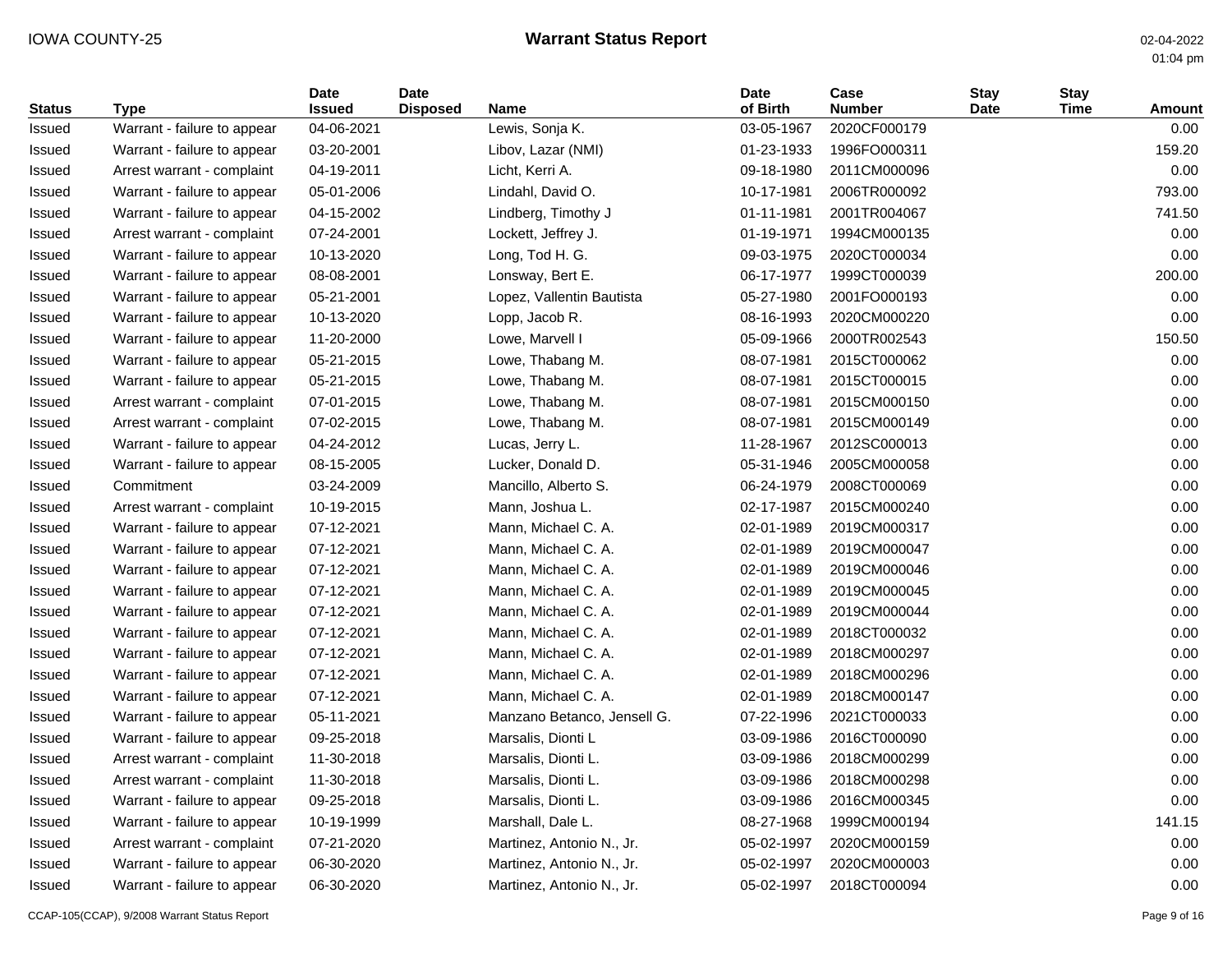| <b>Status</b> | <b>Type</b>                 | <b>Date</b><br><b>Issued</b> | <b>Date</b><br><b>Disposed</b> | Name                          | <b>Date</b><br>of Birth | Case<br><b>Number</b> | <b>Stay</b><br><b>Date</b> | <b>Stay</b><br>Time | <b>Amount</b> |
|---------------|-----------------------------|------------------------------|--------------------------------|-------------------------------|-------------------------|-----------------------|----------------------------|---------------------|---------------|
| Issued        | Warrant - failure to appear | 06-30-2020                   |                                | Martinez, Antonio N., Jr.     | 05-02-1997              | 2018CT000083          |                            |                     | 0.00          |
| Issued        | Arrest warrant - complaint  | 12-14-2016                   |                                | Mathison, Krista M.           | 12-20-1984              | 2016CM000353          |                            |                     | 0.00          |
| Issued        | Arrest warrant - complaint  | 12-14-2016                   |                                | Mathison, Krista M.           | 12-20-1984              | 2016CM000352          |                            |                     | 0.00          |
| Issued        | Warrant - failure to appear | 10-18-2016                   |                                | Mathison, Krista M.           | 12-20-1984              | 2015CM000099          |                            |                     | 0.00          |
| Issued        | Warrant - failure to appear | 10-18-2016                   |                                | Mathison, Krista M.           | 12-20-1984              | 2014CF000028          |                            |                     | 0.00          |
| Issued        | Failure to pay capias       | 12-19-2003                   |                                | May, Justin J.                | 05-02-1986              | 2001JO000080          |                            |                     | 0.00          |
| Issued        | Arrest warrant - complaint  | 08-13-2018                   |                                | McCumber, Clint T.            | 09-04-1990              | 2018CM000179          |                            |                     | 0.00          |
| Issued        | Warrant - failure to appear | 10-13-2015                   |                                | McDermott, Luke M.            | 07-01-1982              | 2015SC000181          |                            |                     | 0.00          |
| Issued        | Warrant - failure to appear | 10-12-2015                   |                                | McDermott, Shelly L.          |                         | 2015SC000182          |                            |                     | 0.00          |
| Issued        | Warrant - failure to appear | 10-13-2015                   |                                | McDermott, Shelly L.          |                         | 2015SC000181          |                            |                     | 0.00          |
| Issued        | Warrant - failure to appear | 01-30-2001                   |                                | McDonald, Joshua              | 09-06-1979              | 2000CM000078          |                            |                     | 0.00          |
| Issued        | Warrant - failure to appear | 09-20-2021                   |                                | McIntyre, Donna M.            | 01-25-1997              | 2021CF000137          |                            |                     | 0.00          |
| Issued        | Arrest warrant - complaint  | 08-04-2020                   |                                | McNutt, Cody L.               |                         | 2016FA000053          |                            |                     | 0.00          |
| Issued        | Warrant - failure to appear | 04-27-2021                   |                                | Meier, Tiffany L.             | 02-26-1990              | 2020CT000071          |                            |                     | 0.00          |
| Issued        | Arrest warrant - complaint  | 06-13-2001                   |                                | Mellon, Steve                 | 08-03-1960              | 2001CM000126          |                            |                     | 128.43        |
| Issued        | Arrest warrant - complaint  | 02-19-2019                   |                                | Mendez Renderoz, Fredy A.     | 08-28-1989              | 2019CM000048          |                            |                     | 0.00          |
| Issued        | Warrant - failure to appear | 12-04-2018                   |                                | Mendez Renderoz, Fredy A.     | 08-28-1989              | 2018CM000288          |                            |                     | 0.00          |
| Issued        | Arrest warrant - complaint  | 11-09-2021                   |                                | Meuer, Samantha J.            | 08-17-1984              | 2021CM000185          |                            |                     | 0.00          |
| Issued        | Warrant - failure to appear | 11-01-2021                   |                                | Meuer, Samantha J.            | 08-17-1984              | 2019CT000073          |                            |                     | 0.00          |
| Issued        | Warrant - failure to appear | 08-30-2021                   |                                | Miller, Aaron A.              | 06-15-1988              | 2021CT000062          |                            |                     | 0.00          |
| Issued        | Arrest warrant - complaint  | 11-25-2019                   |                                | Mills, Walter N.              | 12-11-1976              | 2019CM000303          |                            |                     | 0.00          |
| Issued        | Warrant - failure to appear | 11-19-2019                   |                                | Mills, Walter N.              | 12-11-1976              | 2014CM000209          |                            |                     | 0.00          |
| Issued        | Warrant - failure to appear | 11-19-2019                   |                                | Mills, Walter N.              | 12-11-1976              | 2014CM000094          |                            |                     | 0.00          |
| Issued        | Warrant - failure to appear | 04-27-2004                   |                                | Mitchell, Timothy A.          | 08-04-1956              | 2004CM000083          |                            |                     | 0.00          |
| Issued        | Warrant - failure to appear | 07-02-2007                   |                                | Monterrubio, Gilberto DeJesus | 02-04-1984              | 2007CT000042          |                            |                     | 0.00          |
| Issued        | Arrest warrant - complaint  | 08-06-2007                   |                                | Monterrubio, Gilberto DeJesus | 02-04-1984              | 2007CM000310          |                            |                     | 0.00          |
| Issued        | Warrant - failure to appear | 08-02-2007                   |                                | Monterrubio, Gilberto DeJesus | 02-04-1984              | 2007CM000280          |                            |                     | 0.00          |
| Issued        | Arrest warrant - complaint  | 08-01-2007                   |                                | Monterrubio, Gilberto DeJesus | 02-04-1984              | 2007CM000272          |                            |                     | 0.00          |
| Issued        | Warrant - failure to appear | 09-14-2021                   |                                | Moore, Anthony M.             | 11-23-1979              | 2021CF000081          |                            |                     | 0.00          |
| Issued        | Warrant - failure to appear | 08-04-2020                   |                                | Morales Morales, Gabino       | 05-12-1989              | 2019CF000232          |                            |                     | 0.00          |
| Issued        | Warrant - failure to appear | 08-04-2020                   |                                | Morales Morales, Gabino       | 05-12-1989              | 2019CF000223          |                            |                     | 0.00          |
| Issued        | Warrant - failure to appear | 06-10-2011                   |                                | Morales-Velazquez, Reynol Nmi | 01-06-1989              | 2011CT000040          |                            |                     | 0.00          |
| Issued        | Arrest warrant - complaint  | 06-27-2011                   |                                | Morales-Velazquez, Reynol Nmi | 01-06-1989              | 2011CM000165          |                            |                     | 0.00          |
| Issued        | Arrest warrant - complaint  | 12-06-2011                   |                                | Moye, Kelly S.                | 12-10-1967              | 2011CM000318          |                            |                     | 0.00          |
| Issued        | Arrest warrant - complaint  | 07-14-2008                   |                                | Munoz Reteria, Juan A.        | 11-02-1988              | 2008CM000246          |                            |                     | 0.00          |
| Issued        | Warrant - failure to appear | 06-20-2008                   |                                | Munoz Reteria, Juan A.        | 11-02-1988              | 2007CT000101          |                            |                     | 0.00          |
| Issued        | Warrant - failure to appear | 05-08-2015                   |                                | Musick, Brittany N.           | 12-30-1986              | 2015CF000049          |                            |                     | 0.00          |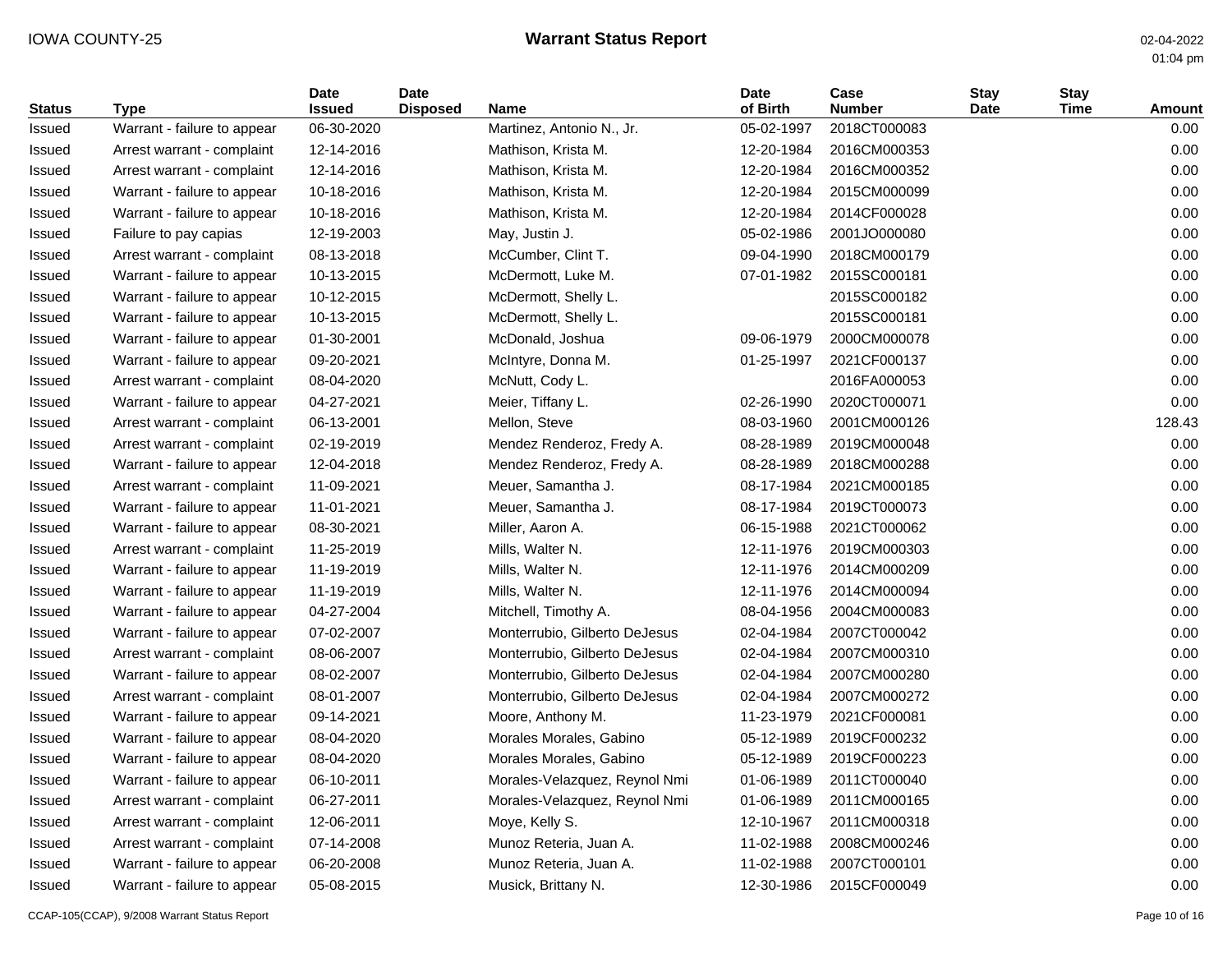01:04 pm

| <b>Status</b> | <b>Type</b>                 | Date<br><b>Issued</b> | <b>Date</b><br><b>Disposed</b> | Name                             | <b>Date</b><br>of Birth | Case<br><b>Number</b> | <b>Stay</b><br><b>Date</b> | <b>Stay</b><br><b>Time</b> | <b>Amount</b> |
|---------------|-----------------------------|-----------------------|--------------------------------|----------------------------------|-------------------------|-----------------------|----------------------------|----------------------------|---------------|
| Issued        | Warrant - failure to appear | 03-26-2018            |                                | Mzumara, Hector Z.               | 03-20-1984              | 2018CT000023          |                            |                            | 0.00          |
| Issued        | Arrest warrant - complaint  | 06-19-2018            |                                | Mzumara, Hector Z.               | 03-20-1984              | 2018CM000148          |                            |                            | 0.00          |
| Issued        | Warrant - failure to appear | 03-26-2018            |                                | Mzumara, Hector Zinthonga        | 03-20-1984              | 2018TR000484          |                            |                            | 0.00          |
| Issued        | Warrant - failure to appear | 03-26-2018            |                                | Mzumara, Hector Zinthonga        | 03-20-1984              | 2018TR000483          |                            |                            | 0.00          |
| Issued        | Warrant - failure to appear | 03-26-2018            |                                | Mzumara, Hector Zinthonga        | 03-20-1984              | 2018TR000482          |                            |                            | 0.00          |
| Issued        | Warrant - failure to appear | 10-06-2020            |                                | Navarro Beltran, Doiling O.      | 07-18-1996              | 2018CM000149          |                            |                            | 0.00          |
| Issued        | Warrant - failure to appear | 10-06-2020            |                                | Navarro Beltran, Doiling O.      | 07-18-1996              | 2017CT000155          |                            |                            | 0.00          |
| Issued        | Warrant - failure to appear | 12-18-2017            |                                | Navarro-Beltran, Doiling Octavio | 07-18-1996              | 2017TR004418          |                            |                            | 0.00          |
| Issued        | Warrant - failure to appear | 12-18-2017            |                                | Navarro-Beltran, Doiling Octavio | 07-18-1996              | 2017TR004417          |                            |                            | 0.00          |
| Issued        | Warrant - failure to appear | 08-13-2010            |                                | Newby, Corey L.                  | 08-27-1985              | 2010CT000082          |                            |                            | 0.00          |
| Issued        | Arrest warrant - complaint  | 08-25-2010            |                                | Newby, Corey L.                  | 08-27-1985              | 2010CM000253          |                            |                            | 0.00          |
| Issued        | Warrant - failure to appear | 04-10-2003            |                                | Noe, Scott E.                    | 05-30-1955              | 2001CT000072          |                            |                            | 851.64        |
| Issued        | Warrant - failure to appear | 02-16-2016            |                                | Olmeda 217018, Edward Nmi        | 03-27-1976              | 2015CM000142          |                            |                            | 0.00          |
| Issued        | Arrest warrant - complaint  | 03-18-2021            |                                | Omar, Saidhamza I.               | 01-01-1997              | 2021CF000034          |                            |                            | 0.00          |
| Issued        | Warrant - failure to appear | 02-24-2021            |                                | Omar, Saidhamza I.               | 01-01-1997              | 2020CF000148          |                            |                            | 0.00          |
| Issued        | Arrest warrant - complaint  | 11-26-2014            |                                | Opfer, Marcus A.                 | 02-12-1984              | 2014CM000285          |                            |                            | 0.00          |
| Issued        | Warrant - failure to appear | 10-31-2014            |                                | Opfer, Marcus A.                 | 02-12-1984              | 2014CM000228          |                            |                            | 0.00          |
| Issued        | Warrant - failure to appear | 07-28-2008            |                                | Orozco Montalvo, Jesus Angel     | 11-15-1987              | 2008TR002408          |                            |                            | 0.00          |
| Issued        | Warrant - failure to appear | 07-28-2008            |                                | Orozco Montalvo, Jesus Angel     | 11-15-1987              | 2008TR002407          |                            |                            | 0.00          |
| Issued        | Warrant - failure to appear | 07-28-2008            |                                | Orozco Montalvo, Jesus Angel     | 11-15-1987              | 2008TR002406          |                            |                            | 0.00          |
| Issued        | Warrant - failure to appear | 07-28-2008            |                                | Orozco Montalvo, Jesus Angel     | 11-15-1987              | 2008FO000279          |                            |                            | 0.00          |
| Issued        | Arrest warrant - complaint  | 08-10-2009            |                                | Ortiz, Sabino                    | 11-30-1981              | 2009CM000256          |                            |                            | 0.00          |
| Issued        | Warrant - failure to appear | 07-29-2009            |                                | Ortiz, Sabino                    | 11-30-1981              | 2007CT000058          |                            |                            | 0.00          |
| Issued        | Arrest warrant - complaint  | 08-17-2015            |                                | Oshman, Gage L.                  | 01-26-1995              | 2015CM000197          |                            |                            | 0.00          |
| Issued        | Warrant - failure to appear | 07-02-2015            |                                | Oshman, Gage L.                  | 01-26-1995              | 2015CM000136          |                            |                            | 0.00          |
| Issued        | Warrant - failure to appear | 07-02-2015            |                                | Oshman, Gage Lee                 | 01-26-1995              | 2015FO000132          |                            |                            | 0.00          |
| Issued        | Warrant - failure to appear | 05-18-2021            |                                | Ostrowski, Kevin R.              | 09-25-1981              | 2021CM000033          |                            |                            | 0.00          |
| Issued        | Warrant - failure to appear | 06-17-2009            |                                | Oxberger, Joshua L               | 02-20-1976              | 2007TR001539          |                            |                            | 10.00         |
| Issued        | Warrant - failure to appear | 06-17-2009            |                                | Oxberger, Joshua L               | 02-20-1976              | 2007TR001538          |                            |                            | 438.00        |
| Issued        | Warrant - failure to appear | 07-27-2020            |                                | Parker, Damari L. S.             | 10-18-2001              | 2020CF000101          |                            |                            | 0.00          |
| Issued        | Warrant - failure to appear | 01-28-2021            |                                | Parker, Kenneth M.               | 06-27-1989              | 2019CM000319          |                            |                            | 0.00          |
| Issued        | Warrant - failure to appear | 01-28-2021            |                                | Parker, Kenneth M.               | 06-27-1989              | 2018CT000022          |                            |                            | 0.00          |
| Issued        | Warrant - failure to appear | 08-30-2002            |                                | Parkoff, Karl K                  | 11-08-1965              | 2002CV000045          |                            |                            | 49.00         |
| Issued        | Warrant - failure to appear | 07-24-2002            |                                | Parkoff, Karl K.                 | 11-08-1965              | 2002CT000017          |                            |                            | 5000.00       |
| Issued        | Arrest warrant - complaint  | 12-09-2002            |                                | Parkoff, Karl K.                 | 11-08-1965              | 2002CM000370          |                            |                            | 0.00          |
| Issued        | Arrest warrant - complaint  | 01-26-2007            |                                | Parrillo, Louis P.               | 01-22-1982              | 2007CM000036          |                            |                            | 0.00          |
| Issued        | Warrant - failure to appear | 01-11-2007            |                                | Parrillo, Louis P.               | 01-22-1982              | 2007CM000018          |                            |                            | 0.00          |

CCAP-105(CCAP), 9/2008 Warrant Status Report Page 11 of 16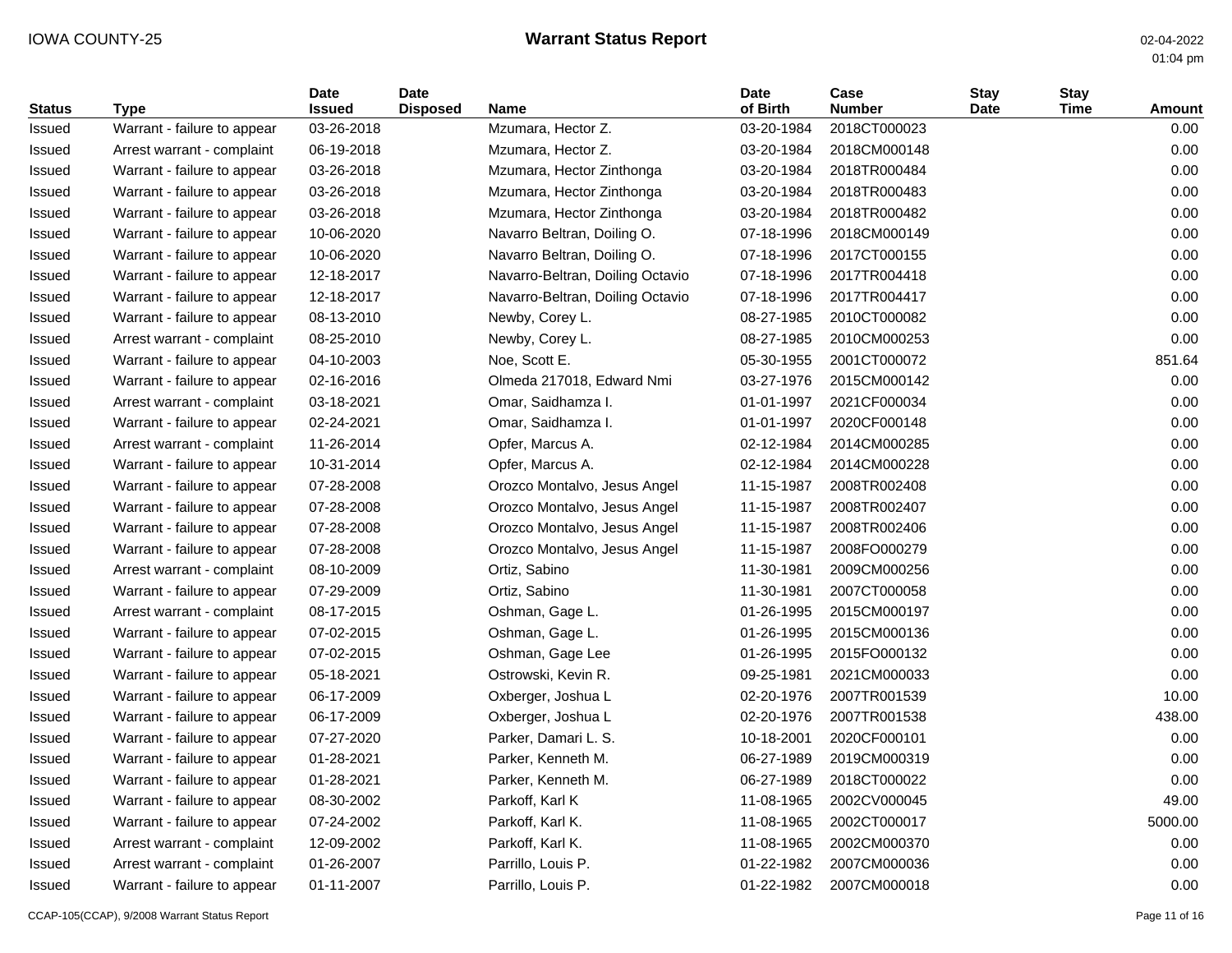| <b>Status</b> | <b>Type</b>                 | <b>Date</b><br><b>Issued</b> | <b>Date</b><br><b>Disposed</b> | <b>Name</b>                   | <b>Date</b><br>of Birth | Case<br><b>Number</b> | <b>Stay</b><br><b>Date</b> | <b>Stay</b><br><b>Time</b> | <b>Amount</b> |
|---------------|-----------------------------|------------------------------|--------------------------------|-------------------------------|-------------------------|-----------------------|----------------------------|----------------------------|---------------|
| Issued        | Warrant - failure to appear | 09-25-2018                   |                                | Payton, Brandon L.            | 09-04-1993              | 2018CT000035          |                            |                            | 0.00          |
| Issued        | Arrest warrant - complaint  | 12-04-2018                   |                                | Payton, Brandon L.            | 09-04-1993              | 2018CM000310          |                            |                            | 0.00          |
| Issued        | Commitment                  | 02-15-2011                   |                                | Peacock, Stephen K            | 01-13-1974              | 2010FO000233          |                            |                            | 263.50        |
| Issued        | Arrest warrant - complaint  | 04-15-1998                   |                                | Pearson, J. David             | 01-25-1965              | 1998CM000087          |                            |                            | 0.00          |
| Issued        | Arrest warrant - complaint  | 08-24-2015                   |                                | Persinger, Ashley D.          | 11-04-1990              | 2015CM000143          |                            |                            | 0.00          |
| Issued        | Warrant - failure to appear | 03-10-2021                   |                                | Peyton, Tarricka R.           | 10-17-2000              | 2021CM000029          |                            |                            | 0.00          |
| Issued        | Warrant - failure to appear | 11-27-2001                   |                                | Pfalmer, Alexander J          | 06-16-1972              | 2001FO000430          |                            |                            | 212.00        |
| Issued        | Warrant - failure to appear | 09-11-2018                   |                                | Phillips, Kathy A.            | 10-24-1963              | 2018CM000185          |                            |                            | 0.00          |
| Issued        | Warrant - failure to appear | 11-14-2003                   |                                | Piccione, Nicholas J.         | 06-28-1954              | 2003CT000075          |                            |                            | 1107.00       |
| Issued        | Failure to pay capias       | 10-16-2006                   |                                | Ponce, Juan Jose Dimas        | 05-21-1974              | 2005CT000037          |                            |                            | 0.00          |
| Issued        | Arrest warrant - complaint  | 08-04-2020                   |                                | Pottebaum, Brian              |                         | 1998PA000022          |                            |                            | 0.00          |
| Issued        | Warrant - failure to appear | 04-19-2021                   |                                | Price, Rickee V.              | 11-14-1995              | 2021CT000027          |                            |                            | 0.00          |
| Issued        | Warrant - failure to appear | 09-15-2004                   |                                | Radunz, Peter Nmi             | 11-30-1968              | 2004CT000077          |                            |                            | 0.00          |
| Issued        | Warrant - failure to appear | 08-17-2016                   |                                | Ramirez, Rodolfo              | 08-06-1980              | 2016TR003031          |                            |                            | 0.00          |
| Issued        | Warrant - failure to appear | 08-17-2016                   |                                | Ramirez, Rodolfo              | 08-06-1980              | 2016TR003030          |                            |                            | 0.00          |
| Issued        | Warrant - failure to appear | 08-16-2016                   |                                | Ramirez, Rodolfo              | 08-06-1980              | 2016TR003029          |                            |                            | 0.00          |
| Issued        | Warrant - failure to appear | 08-17-2016                   |                                | Ramirez, Rodolfo              | 08-06-1980              | 2016TR003028          |                            |                            | 0.00          |
| Issued        | Warrant - failure to appear | 08-17-2016                   |                                | Ramirez, Rodolfo              | 08-06-1980              | 2016CT000093          |                            |                            | 0.00          |
| Issued        | Arrest warrant - complaint  | 12-14-2016                   |                                | Ramirez, Rodolfo              | 08-06-1980              | 2016CF000340          |                            |                            | 0.00          |
| Issued        | Warrant - failure to appear | 04-12-2005                   |                                | Ramirez-Cuamatzi, Gabriel Nmi | 12-21-1977              | 2005CT000034          |                            |                            | 0.00          |
| Issued        | Arrest warrant - complaint  | 04-15-2005                   |                                | Ramirez-Cuamatzi, Gabriel Nmi | 12-21-1977              | 2005CM000116          |                            |                            | 0.00          |
| Issued        | Warrant - failure to appear | 02-21-1997                   |                                | Ray, Odis Luther              | 10-28-1964              | 1996CM000086          |                            |                            | 0.00          |
| Issued        | Warrant - failure to appear | 10-31-2013                   |                                | Rayo Espinoza, Delvin J.      | 10-20-1987              | 2013CT000087          |                            |                            | 0.00          |
| Issued        | Arrest warrant - complaint  | 12-19-2013                   |                                | Rayo Espinoza, Delvin J.      | 10-20-1987              | 2013CM000351          |                            |                            | 0.00          |
| Issued        | Arrest warrant - complaint  | 09-19-2017                   |                                | Reyes, Isaiah D.              | 06-23-1996              | 2017CM000267          |                            |                            | 0.00          |
| Issued        | Arrest warrant - complaint  | 04-28-1989                   |                                | Rice, Brian S.                |                         | 1989CM000046          |                            |                            | 0.00          |
| Issued        | Warrant - failure to appear | 09-08-2004                   |                                | Richey, Melissa T             | 03-23-1978              | 2004TR001099          |                            |                            | 784.00        |
| Issued        | Warrant - failure to appear | 05-13-2019                   |                                | Rivera, Edwin A.              | 05-22-1997              | 2019CT000034          |                            |                            | 0.00          |
| Issued        | Arrest warrant - complaint  | 11-30-2018                   |                                | Roberts, Joshua E.            | 04-13-1988              | 2018CM000302          |                            |                            | 0.00          |
| Issued        | Arrest warrant - complaint  | 11-30-2018                   |                                | Roberts, Joshua E.            | 04-13-1988              | 2018CM000301          |                            |                            | 0.00          |
| Issued        | Warrant - failure to appear | 10-12-2018                   |                                | Roberts, Joshua E.            | 04-13-1988              | 2016CT000113          |                            |                            | 0.00          |
| Issued        | Warrant - failure to appear | 10-12-2018                   |                                | Roberts, Joshua E.            | 04-13-1988              | 2016CM000341          |                            |                            | 0.00          |
| Issued        | Warrant - failure to appear | 05-29-2001                   |                                | Roberts, Scott A              |                         | 2001CM000073          |                            |                            | 273.40        |
| Issued        | Arrest warrant - complaint  | 07-22-2020                   |                                | Robinson, Steven J.           | 10-17-1979              | 2020CM000164          |                            |                            | 0.00          |
| Issued        | Warrant - failure to appear | 07-07-2020                   |                                | Robinson, Steven J.           | 10-17-1979              | 2018CM000159          |                            |                            | 0.00          |
| Issued        | Warrant - failure to appear | 07-07-2020                   |                                | Robinson, Steven J.           | 10-17-1979              | 2016CT000006          |                            |                            | 0.00          |
| Issued        | Warrant - failure to appear | 07-07-2020                   |                                | Robinson, Steven J.           | 10-17-1979              | 2016CM000195          |                            |                            | 0.00          |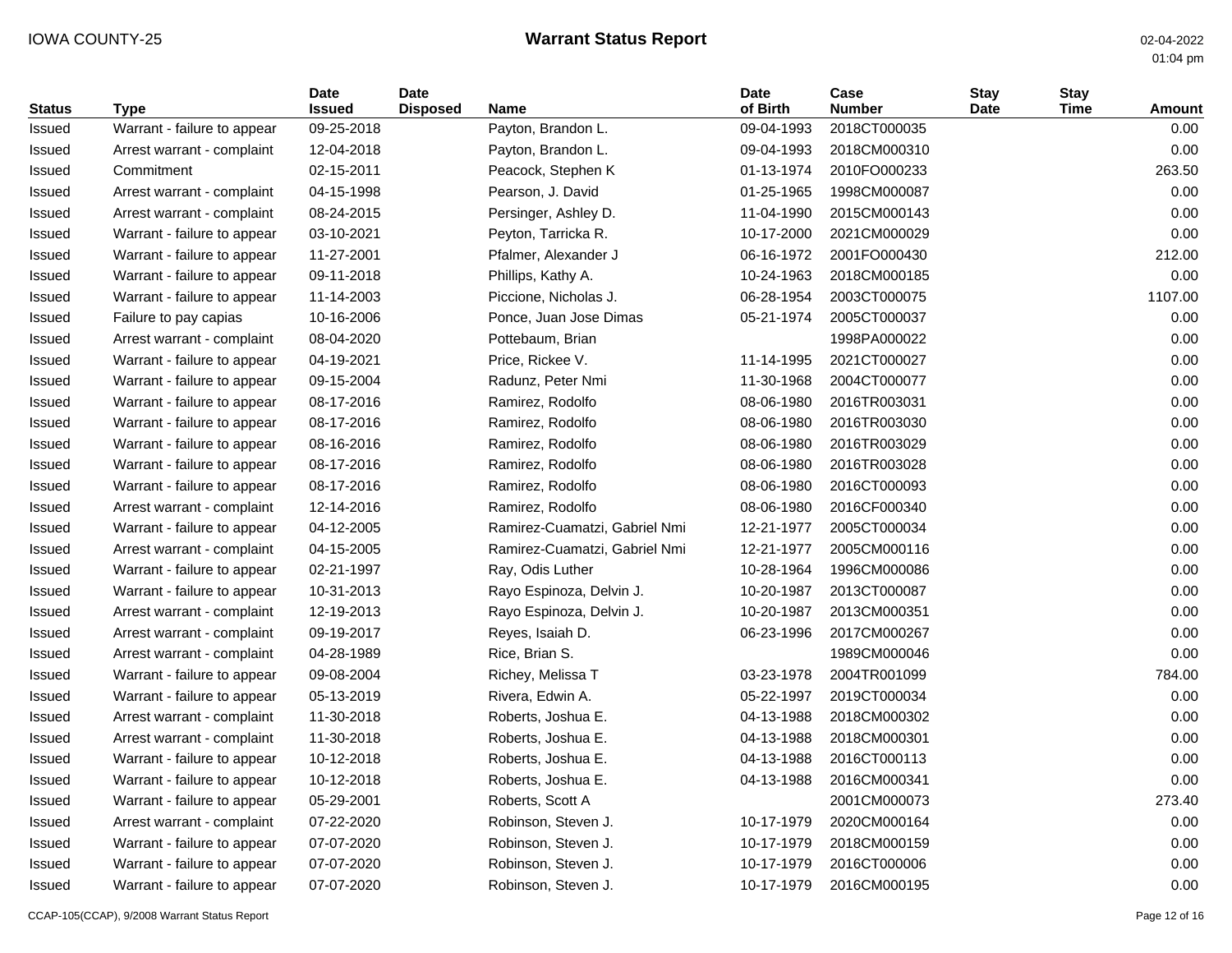01:04 pm

| <b>Status</b> | <b>Type</b>                 | <b>Date</b><br><b>Issued</b> | <b>Date</b><br><b>Disposed</b> | <b>Name</b>                  | <b>Date</b><br>of Birth | Case<br><b>Number</b> | <b>Stay</b><br><b>Date</b> | <b>Stay</b><br><b>Time</b> | <b>Amount</b> |
|---------------|-----------------------------|------------------------------|--------------------------------|------------------------------|-------------------------|-----------------------|----------------------------|----------------------------|---------------|
| Issued        | Arrest warrant - complaint  | 03-14-2001                   |                                | Robleto, Edgar D.            | 12-14-1953              | 1991CM000159          |                            |                            | 0.00          |
| Issued        | Arrest warrant - complaint  | 12-04-2018                   |                                | Rocha Valdez, Jonathan Nmi   | 02-07-1989              | 2018CM000309          |                            |                            | 0.00          |
| Issued        | Warrant - failure to appear | 08-07-2018                   |                                | Rocha Valdez, Jonathan Nmi   | 02-07-1989              | 2017CT000081          |                            |                            | 0.00          |
| Issued        | Warrant - failure to appear | 12-14-2021                   |                                | Rochon, Bryon C.             | 12-24-1972              | 2021CF000165          |                            |                            | 0.00          |
| Issued        | Warrant - failure to appear | 12-14-2021                   |                                | Rochon, Bryon C.             | 12-24-1972              | 2021CF000164          |                            |                            | 0.00          |
| Issued        | Warrant - failure to appear | 12-14-2021                   |                                | Rochon, Bryon C.             | 12-24-1972              | 2021CF000163          |                            |                            | 0.00          |
| Issued        | Warrant - failure to appear | 12-02-2003                   |                                | Rogers, Terri L.             | 09-25-1971              | 2003CM000195          |                            |                            | 0.00          |
| Issued        | Warrant - failure to appear | 12-21-2021                   |                                | Rosenow, Bruce E., Jr.       | 06-16-1981              | 2021CF000211          |                            |                            | 0.00          |
| Issued        | Warrant - failure to appear | 12-21-2021                   |                                | Rosenow, Bruce E., Jr.       | 06-16-1981              | 2021CF000187          |                            |                            | 0.00          |
| Issued        | Arrest warrant - complaint  | 07-21-2020                   |                                | Roth, Duane A., Jr.          | 01-23-1977              | 2020CM000157          |                            |                            | 0.00          |
| Issued        | Warrant - failure to appear | 05-12-2020                   |                                | Roth, Duane A., Jr.          | 01-23-1977              | 2019CM000262          |                            |                            | 0.00          |
| Issued        | Arrest warrant - complaint  | 01-04-2010                   |                                | Ruiz, Ramon G.               | 03-09-1971              | 2010CM000006          |                            |                            | 0.00          |
| Issued        | Warrant - failure to appear | 12-23-2009                   |                                | Ruiz, Ramon G.               | 03-09-1971              | 2005CT000041          |                            |                            | 0.00          |
| Issued        | Capias                      | 08-30-2002                   |                                | Rundle, Kevin                |                         | 2001JI000001          |                            |                            | 0.00          |
| Issued        | Warrant - failure to appear | 02-10-2004                   |                                | Runyan, Colin L.             | 12-15-1978              | 2004CM000035          |                            |                            | 0.00          |
| Issued        | Warrant - failure to appear | 12-06-2021                   |                                | Salcedo Gamez, Danier A.     | 07-03-1996              | 2021CT000096          |                            |                            | 0.00          |
| Issued        | Arrest warrant - complaint  | 12-08-2021                   |                                | Salcedo Gamez, Danier A.     | 07-03-1996              | 2021CM000214          |                            |                            | 0.00          |
| Issued        | Failure to pay capias       | 12-19-2003                   |                                | Salmon, Robert A             | 10-04-1979              | 2003FO000058          |                            |                            | 0.00          |
| Issued        | Arrest warrant - complaint  | 03-14-2001                   |                                | Sanchez Felix, Pablo DeJesus | 05-27-1967              | 1992CF000057          |                            |                            | 0.00          |
| Issued        | Warrant - failure to appear | 12-13-2012                   |                                | Sanchez, Isaac Fernandez     | 06-03-1977              | 2003CM000215          |                            |                            | 1209.00       |
| Issued        | Arrest warrant - complaint  | 06-11-2013                   |                                | Sandoval Arandia, Daniel Nmi | 01-08-1984              | 2013CF000078          |                            |                            | 0.00          |
| Issued        | Warrant - failure to appear | 05-09-2013                   |                                | Sandoval Arandia, Daniel Nmi | 01-08-1984              | 2013CF000068          |                            |                            | 0.00          |
| Issued        | Warrant - failure to appear | 06-16-1998                   |                                | Scace, Harold E, Jr          | 07-31-1977              | 1998CM000027          |                            |                            | 0.00          |
| Issued        | Arrest warrant - complaint  | 01-28-2014                   |                                | Scarbrough, Piere T.         | 09-03-1971              | 2013CM000349          |                            |                            | 0.00          |
| Issued        | Warrant - failure to appear | 09-16-2011                   |                                | Schafer, Ashley R.           | 04-03-1988              | 2011CM000208          |                            |                            | 0.00          |
| Issued        | Arrest warrant - complaint  | 09-15-2021                   |                                | Schaller, Alan D., II        | 04-09-1980              | 2021CF000135          |                            |                            | 0.00          |
| Issued        | Warrant - failure to appear | 09-13-2021                   |                                | Schaller, Alan D., II        | 04-09-1980              | 2021CF000015          |                            |                            | 0.00          |
| Issued        | Warrant - failure to appear | 09-13-2021                   |                                | Schaller, Alan D., II        | 04-09-1980              | 2020CF000150          |                            |                            | 0.00          |
| Issued        | Warrant - failure to appear | 09-13-2021                   |                                | Schaller, Alan D., II        | 04-09-1980              | 2020CF000123          |                            |                            | 0.00          |
| Issued        | Warrant - failure to appear | 04-29-1991                   |                                | Scheu, Teresa A.             | 08-12-1967              | 1991TR000019          |                            |                            | 0.00          |
| Issued        | Warrant - failure to appear | 02-13-2004                   |                                | Schmidt, Jesse J             | 03-14-1978              | 2003FO000392          |                            |                            | 20.00         |
| Issued        | Arrest warrant - complaint  | 06-19-2018                   |                                | Schreiber, Marshal B.        | 07-13-1990              | 2018CM000153          |                            |                            | 0.00          |
| Issued        | Warrant - failure to appear | 06-12-2018                   |                                | Schreiber, Marshal B.        | 07-13-1990              | 2018CM000079          |                            |                            | 0.00          |
| Issued        | Warrant - failure to appear | 04-10-2018                   |                                | Schreiber, Marshal B.        | 07-13-1990              | 2017CM000308          |                            |                            | 0.00          |
| Issued        | Arrest warrant - complaint  | 06-24-2019                   |                                | Schroeder, Kerstin N.        | 03-28-1995              | 2019CF000093          |                            |                            | 0.00          |
| Issued        | Warrant - failure to appear | 04-02-2019                   |                                | Schroeder, Kerstin N.        | 03-28-1995              | 2019CF000059          |                            |                            | 0.00          |
| Issued        | Warrant - failure to appear | 12-20-2021                   |                                | Schueller, Michael G.        | 01-22-1982              | 2021CF000126          |                            |                            | 0.00          |

CCAP-105(CCAP), 9/2008 Warrant Status Report Page 13 of 16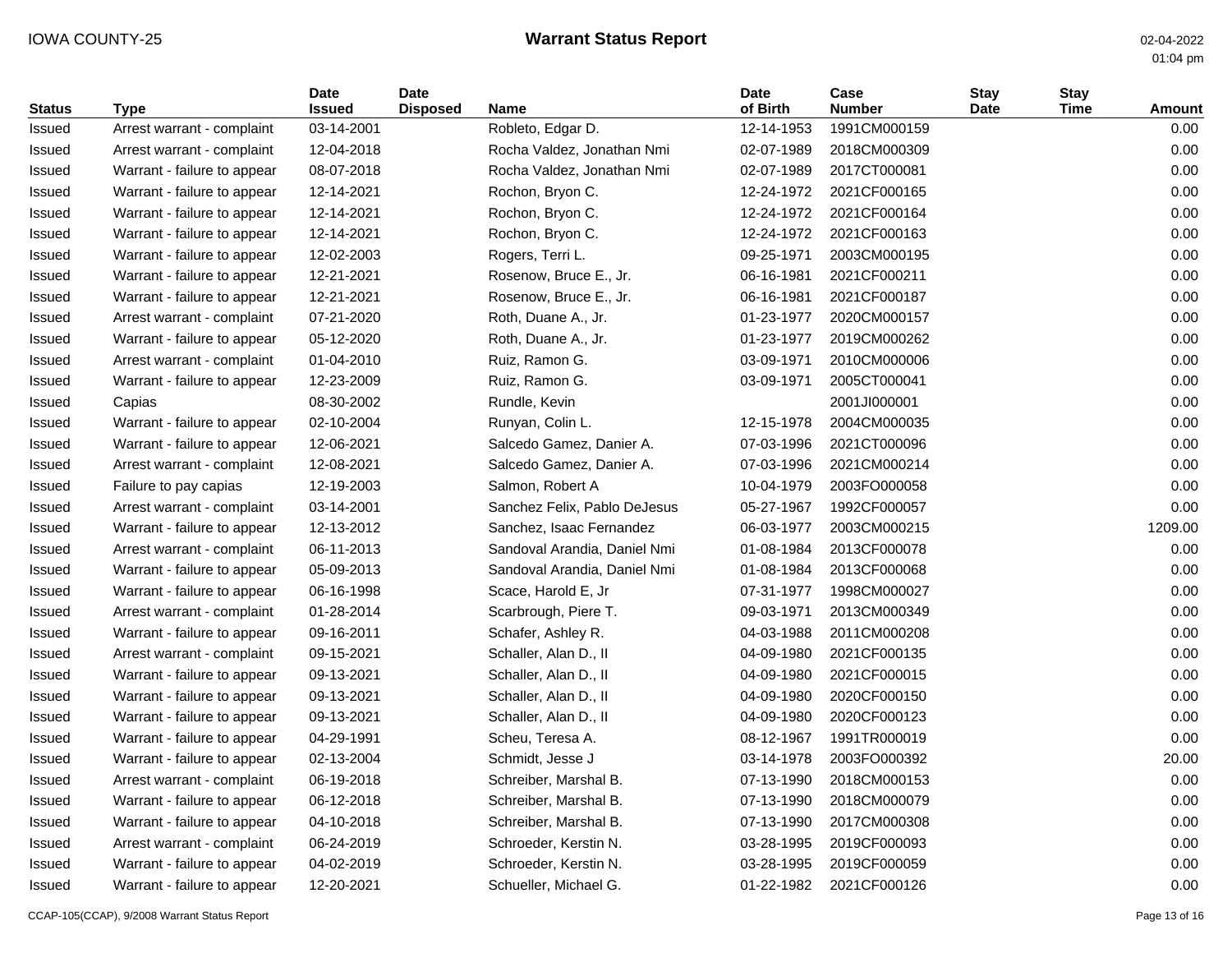| <b>Status</b> | <b>Type</b>                 | <b>Date</b><br><b>Issued</b> | <b>Date</b><br><b>Disposed</b> | Name                     | <b>Date</b><br>of Birth | Case<br><b>Number</b> | <b>Stay</b><br><b>Date</b> | <b>Stay</b><br>Time | <b>Amount</b> |
|---------------|-----------------------------|------------------------------|--------------------------------|--------------------------|-------------------------|-----------------------|----------------------------|---------------------|---------------|
| Issued        | Warrant - failure to appear | 02-13-2002                   |                                | Schwandt, Corey Lee      | 03-16-1974              | 2001FO000793          |                            |                     | 212.00        |
| Issued        | Arrest warrant - complaint  | 01-25-2022                   |                                | Scott, Brad A.           | 04-15-1978              | 2010FA000003          |                            |                     | 0.00          |
| Issued        | Warrant - failure to appear | 10-23-2001                   |                                | Selikhou, Konstantin     | 02-17-1979              | 2001TR001407          |                            |                     | 458.00        |
| Issued        | Warrant - failure to appear | 07-12-2021                   |                                | Shidagis, Paige R.       | 02-22-2001              | 2021CT000045          |                            |                     | 0.00          |
| Issued        | Arrest warrant - complaint  | 01-26-2012                   |                                | Simpson, Timothy D.      | 04-26-1982              | 2012CM000022          |                            |                     | 0.00          |
| Issued        | Warrant - failure to appear | 01-13-2012                   |                                | Simpson, Timothy D.      | 04-26-1982              | 2011CT000096          |                            |                     | 0.00          |
| Issued        | Warrant - failure to appear | 06-25-2001                   |                                | Simunich, Becky L        | 07-31-1973              | 2001CM000060          |                            |                     | 0.00          |
| Issued        | Warrant - failure to appear | 06-25-2001                   |                                | Simunich, Becky L.       | 07-31-1973              | 2000CM000254          |                            |                     | 0.00          |
| Issued        | Arrest warrant - complaint  | 08-25-2010                   |                                | Slocum, Mark L.          | 02-26-1970              | 2010CM000252          |                            |                     | 0.00          |
| Issued        | Warrant - failure to appear | 08-13-2010                   |                                | Slocum, Mark L.          | 02-26-1970              | 2009CM000237          |                            |                     | 0.00          |
| Issued        | Arrest warrant - complaint  | 09-24-2012                   |                                | Sloon, Brian A.          | 01-09-1978              | 2012CF000080          |                            |                     | 0.00          |
| Issued        | Warrant - failure to appear | 02-13-2002                   |                                | Smith, Matthew Steven    | 07-31-1976              | 2001FO000542          |                            |                     | 119.75        |
| Issued        | Arrest warrant - complaint  | 10-04-2021                   |                                | Smith, Samantha A.       |                         | 2016PA000002PJ        |                            |                     | 0.00          |
| Issued        | Warrant - failure to appear | 04-29-2013                   |                                | Solis-Yanez, Eugenio Nmi | 11-15-1961              | 2013CT000032          |                            |                     | 0.00          |
| Issued        | Arrest warrant - complaint  | 06-11-2013                   |                                | Solis-Yanez, Eugenio Nmi | 11-15-1961              | 2013CM000166          |                            |                     | 0.00          |
| Issued        | Warrant - failure to appear | 04-05-2021                   |                                | Solorio Garcia, Jose A.  | 11-07-1991              | 2021CT000024          |                            |                     | 0.00          |
| Issued        | Arrest warrant - complaint  | 12-11-2019                   |                                | Spears, Fectory E.       | 02-22-1962              | 2019CM000318          |                            |                     | 0.00          |
| Issued        | Warrant - failure to appear | 12-10-2019                   |                                | Spears, Fectory E.       | 02-22-1962              | 2019CM000258          |                            |                     | 0.00          |
| Issued        | Arrest warrant - complaint  | 09-25-2020                   |                                | Speth, Joseph R.         | 09-07-1986              | 2020CM000169          |                            |                     | 0.00          |
| Issued        | Warrant - failure to appear | 10-01-2021                   |                                | Sporle, Stephen Donald   |                         | 2011FA000116          |                            |                     | 0.00          |
| Issued        | Arrest warrant - complaint  | 10-05-2005                   |                                | St. Pierre, Robert E.    | 12-10-1976              | 2005CM000325          |                            |                     | 0.00          |
| Issued        | Warrant - failure to appear | 09-27-2005                   |                                | St. Pierre, Robert E.    | 12-10-1976              | 2005CM000305          |                            |                     | 0.00          |
| Issued        | Arrest warrant - complaint  | 07-24-2006                   |                                | Starkey, Jesse J.        | 04-07-1987              | 2006CF000068          |                            |                     | 0.00          |
| Issued        | Warrant - failure to appear | 07-14-2006                   |                                | Starkey, Jesse J.        | 04-07-1987              | 2006CF000056          |                            |                     | 0.00          |
| Issued        | Warrant - failure to appear | 06-14-2007                   |                                | Steffes, Thomas M.       | 12-02-1985              | 2006FO000191          |                            |                     | 249.00        |
| Issued        | Warrant - failure to appear | 02-24-2004                   |                                | Strand, Jon Henry        | 03-25-1973              | 2004CM000013          |                            |                     | 0.00          |
| Issued        | Arrest warrant - complaint  | 01-04-1994                   |                                | Strawn, Virgil P.        | 10-09-1968              | 1993CM000125          |                            |                     | 0.00          |
| Issued        | Warrant - failure to appear | 11-16-2007                   |                                | Stroming, John G         | 04-25-1959              | 2007TR002639          |                            |                     | 0.00          |
| Issued        | Warrant - failure to appear | 11-16-2007                   |                                | Stroming, John G         | 04-25-1959              | 2007TR002638          |                            |                     | 0.00          |
| Issued        | Warrant - failure to appear | 11-16-2007                   |                                | Stroming, John G         | 04-25-1959              | 2007TR002637          |                            |                     | 0.00          |
| Issued        | Warrant - failure to appear | 11-16-2007                   |                                | Stroming, John G.        | 04-25-1959              | 2007CT000096          |                            |                     | 0.00          |
| Issued        | Warrant - failure to appear | 12-06-2004                   |                                | Swank, Renee M           | 08-10-1962              | 2004CF000012          |                            |                     | 0.00          |
| Issued        | Arrest warrant - complaint  | 04-20-2000                   |                                | Sweeney, Terri E         | 06-19-1959              | 2000CM000082          |                            |                     | 0.00          |
| Issued        | Arrest warrant - complaint  | 07-24-2001                   |                                | Swender, Charles         | 10-04-1963              | 1994CM000037          |                            |                     | 0.00          |
| Issued        | Warrant - failure to appear | 10-11-2007                   |                                | Szakmary, Scott A.       | 03-04-1977              | 2007CM000269          |                            |                     | 0.00          |
| Issued        | Arrest warrant - complaint  | 12-21-2005                   |                                | Tangeros, Erik L.        | 11-24-1984              | 2005CM000409          |                            |                     | 0.00          |
| Issued        | Arrest warrant - complaint  | 12-08-2021                   |                                | Tate, Enjoli M.          | 11-16-1985              | 2021CM000213          |                            |                     | 0.00          |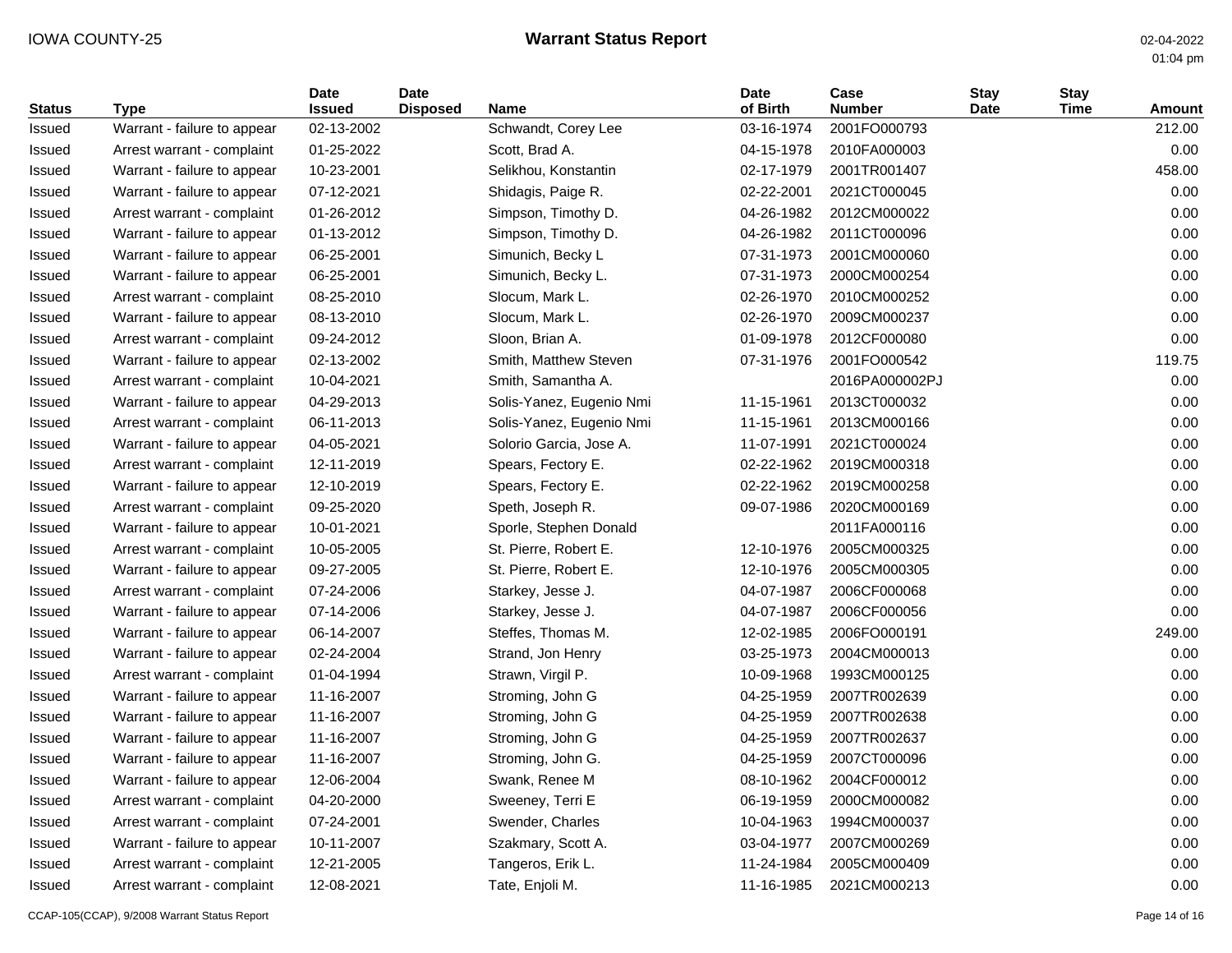| <b>Status</b> | Type                        | Date<br><b>Issued</b> | <b>Date</b><br><b>Disposed</b> | <b>Name</b>                     | <b>Date</b><br>of Birth | Case<br><b>Number</b> | <b>Stay</b><br>Date | <b>Stay</b><br><b>Time</b> | <b>Amount</b> |
|---------------|-----------------------------|-----------------------|--------------------------------|---------------------------------|-------------------------|-----------------------|---------------------|----------------------------|---------------|
| Issued        | Warrant - failure to appear | 12-07-2021            |                                | Tate, Enjoli M.                 | 11-16-1985              | 2019CM000126          |                     |                            | 0.00          |
| Issued        | Warrant - failure to appear | 12-07-2021            |                                | Tate, Enjoli M.                 | 11-16-1985              | 2019CM000033          |                     |                            | 0.00          |
| Issued        | Arrest warrant - complaint  | 08-16-2021            |                                | Taylor, Brian R., Jr.           | 05-29-1981              | 2003PA000006PJ        |                     |                            | 0.00          |
| Issued        | Arrest warrant - complaint  | 09-13-2012            |                                | Taylor, James P.                | 03-15-1951              | 2012CM000228          |                     |                            | 0.00          |
| Issued        | Warrant - failure to appear | 06-08-2012            |                                | Taylor, James P.                | 03-15-1951              | 2012CM000087          |                     |                            | 0.00          |
| Issued        | Warrant - failure to appear | 08-26-1997            |                                | Taylor, Mason E., IV            | 09-25-1974              | 1997TR000740          |                     |                            | 0.00          |
| Issued        | Arrest warrant - complaint  | 07-21-2020            |                                | Taylor, William H.              | 05-24-1980              | 2020CM000162          |                     |                            | 0.00          |
| Issued        | Warrant - failure to appear | 05-21-2020            |                                | Taylor, William H.              | 05-24-1980              | 2019CM000310          |                     |                            | 0.00          |
| Issued        | Warrant - failure to appear | 05-08-2006            |                                | Tecampo Navarro, Rolando nmi    | 07-15-1979              | 2006TR000918          |                     |                            | 0.00          |
| Issued        | Warrant - failure to appear | 05-08-2006            |                                | Tecampo Navarro, Rolando nmi    | 07-15-1979              | 2006TR000828          |                     |                            | 0.00          |
| Issued        | Warrant - failure to appear | 05-08-2006            |                                | Tecampo Navarro, Rolando nmi    | 07-15-1979              | 2006TR000827          |                     |                            | 0.00          |
| Issued        | Warrant - failure to appear | 09-17-2009            |                                | Thomas, Mary J                  | 12-21-1955              | 2009TR001958          |                     |                            | 160.80        |
| Issued        | Arrest warrant - complaint  | 11-09-2021            |                                | Thompson, Da'quan A.            | 06-13-2004              | 2021CM000186          |                     |                            | 0.00          |
| Issued        | Warrant - failure to appear | 10-12-2021            |                                | Thompson, Da'quan A.            | 06-13-2004              | 2021CM000143          |                     |                            | 0.00          |
| Issued        | Warrant - failure to appear | 10-12-2021            |                                | Thompson, Da'quan A.            | 06-13-2004              | 2021CM000128          |                     |                            | 0.00          |
| Issued        | Warrant - failure to appear | 04-02-2001            |                                | Thompson, Robert C              | 07-02-1981              | 2001FO000002          |                     |                            | 212.00        |
| Issued        | Warrant - failure to appear | 05-17-2021            |                                | Tineo, Randy                    | 08-19-1997              | 2021CM000065          |                     |                            | 0.00          |
| Issued        | Warrant - failure to appear | 09-05-2011            |                                | Torres Urroz, Margarito         | 11-18-1988              | 2011CT000054          |                     |                            | 0.00          |
| Issued        | Warrant - failure to appear | 09-04-2020            |                                | Trevarthen, Joseph S.           | 05-31-1988              | 2019CT000043          |                     |                            | 0.00          |
| Issued        | Warrant - failure to appear | 01-25-2016            |                                | Turner, Michael W               | 08-03-1980              | 2015TR005225          |                     |                            | 0.00          |
| Issued        | Warrant - failure to appear | 01-25-2016            |                                | Turner, Michael W               | 08-03-1980              | 2015TR005224          |                     |                            | 0.00          |
| Issued        | Warrant - failure to appear | 01-25-2016            |                                | Turner, Michael W.              | 08-03-1980              | 2016CT000005          |                     |                            | 0.00          |
| Issued        | Arrest warrant - complaint  | 03-24-2016            |                                | Turner, Michael W.              | 08-03-1980              | 2016CM000077          |                     |                            | 0.00          |
| Issued        | Warrant - failure to appear | 11-10-1997            |                                | Udkler, Scott A.                | 11-06-1958              | 1997FO000187          |                     |                            | 0.00          |
| Issued        | Arrest warrant - complaint  | 12-04-2018            |                                | Valdovinos, Tanya L.            | 05-05-1977              | 2018CM000314          |                     |                            | 0.00          |
| Issued        | Warrant - failure to appear | 07-20-2018            |                                | Valdovinos, Tanya L.            | 05-05-1977              | 2017CT000042          |                     |                            | 0.00          |
| Issued        | Arrest warrant - complaint  | 07-13-2021            |                                | Vaughn, Shannon J.              | 11-11-1981              | 2021CM000087          |                     |                            | 0.00          |
| Issued        | Warrant - failure to appear | 10-20-2008            |                                | Velasco-Herrera, Hector         | 01-27-1981              | 2008TR003319          |                     |                            | 0.00          |
| Issued        | Warrant - failure to appear | 10-20-2008            |                                | Velasco-Herrera, Hector V.      | 01-27-1981              | 2008CT000125          |                     |                            | 0.00          |
| Issued        | Arrest warrant - complaint  | 11-10-2008            |                                | Velasco-Herrera, Hector V.      | 01-27-1981              | 2008CM000408          |                     |                            | 0.00          |
| Issued        | Warrant - failure to appear | 09-13-2016            |                                | Velazquez Torres, Heriberto Nmi | 06-22-1975              | 2016CT000124          |                     |                            | 0.00          |
| Issued        | Arrest warrant - complaint  | 12-14-2016            |                                | Velazquez Torres, Heriberto Nmi | 06-22-1975              | 2016CM000342          |                     |                            | 0.00          |
| Issued        | Warrant - failure to appear | 10-25-2021            |                                | Vickers, Malik A.               | 09-04-1986              | 2021CT000083          |                     |                            | 0.00          |
| Issued        | Arrest warrant - complaint  | 02-10-2005            |                                | Vollert, Dan T.                 | 09-20-1963              | 2005CM000038          |                     |                            | 0.00          |
| Issued        | Arrest warrant - complaint  | 10-07-2020            |                                | Wagner, Courtney Lynn           | 03-19-1981              | 2011FA000035          |                     |                            | 0.00          |
| Issued        | Warrant - failure to appear | 11-17-2004            |                                | Wagner, Jarrod L.               | 07-24-1974              | 2004CM000357          |                     |                            | 0.00          |
| Issued        | Warrant - failure to appear | 01-11-2022            |                                | Walsh, Patrick A.               | 12-16-1993              | 2021CM000210          |                     |                            | 0.00          |